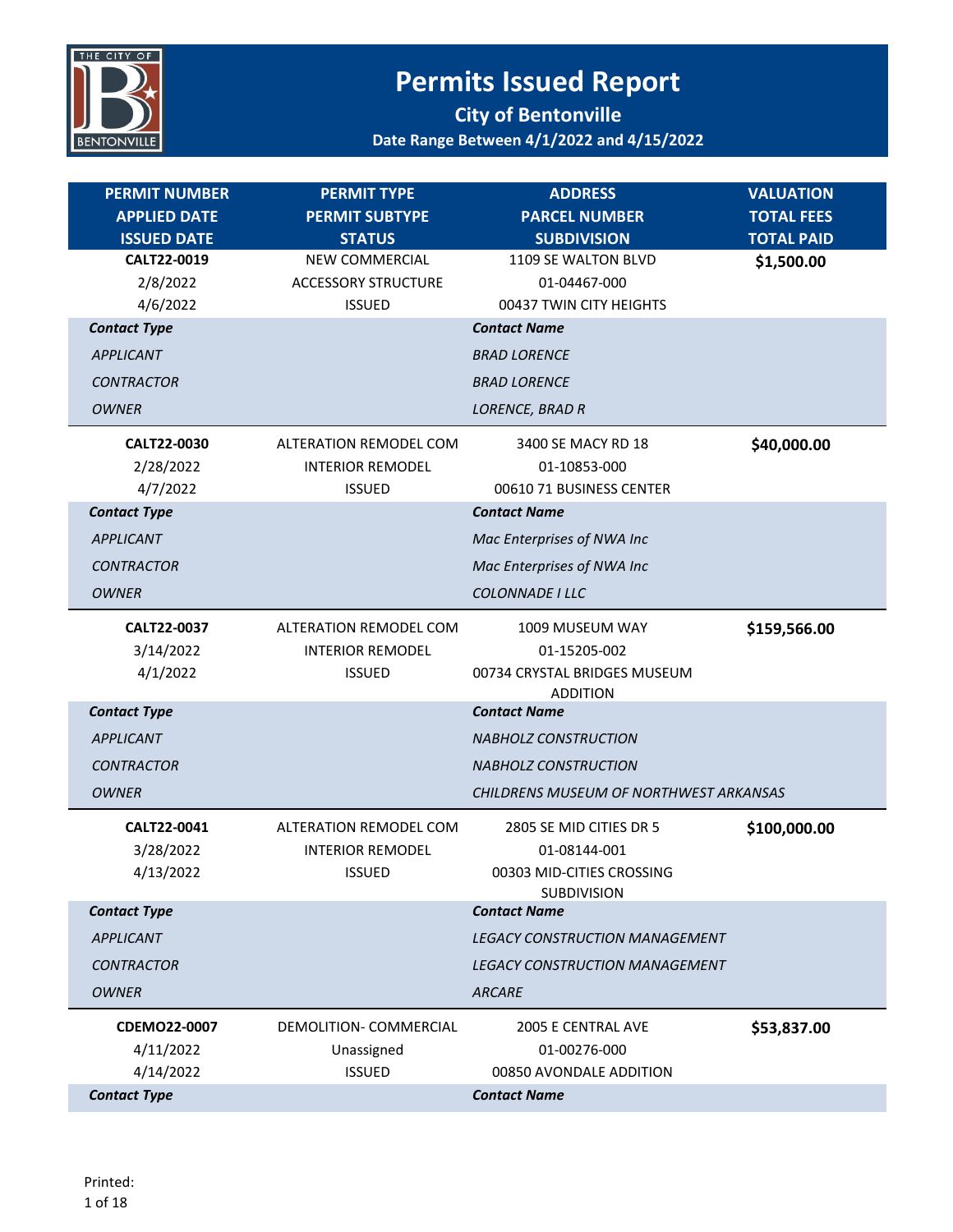

| <b>APPLICANT</b>                |                                         | <b>REDLINE CONTRACTORS</b>                    |                 |
|---------------------------------|-----------------------------------------|-----------------------------------------------|-----------------|
| <b>CONTRACTOR</b>               |                                         | <b>REDLINE CONTRACTORS</b>                    |                 |
| <b>OWNER</b>                    |                                         | <b>BLOSSOM COMMERCIAL BENTONVILLE LLC</b>     |                 |
|                                 |                                         |                                               |                 |
| COM20-0056                      | <b>NEW COMMERCIAL</b>                   | 601 SE INTEGRITY DR                           | \$29,355,508.00 |
| 12/21/2020                      | OTHER NON-RESIDENTIAL                   | 01-00669-000                                  |                 |
| 4/11/2022                       | <b>ISSUED</b>                           | 00039 BENTONVILLE INDUSTRIAL<br><b>PARK</b>   |                 |
| <b>Contact Type</b>             |                                         | <b>Contact Name</b>                           |                 |
| <b>APPLICANT</b>                |                                         | <b>GENSLER</b>                                |                 |
| <b>CONTRACTOR</b>               |                                         | <b>NABHOLZ CONSTRUCTION</b>                   |                 |
| <b>OWNER</b>                    |                                         | NORTH ARKANSAS WHOLESALE CO INC               |                 |
|                                 |                                         |                                               |                 |
| COM20-0067<br>12/23/2020        | NEW COMMERCIAL<br>OTHER NON-RESIDENTIAL | 1200 SE 8TH ST<br>01-04108-000                | \$34,310,662.00 |
| 4/11/2022                       | <b>ISSUED</b>                           | 00388 SHADY GROVE SUBDIVISION                 |                 |
|                                 |                                         |                                               |                 |
| <b>Contact Type</b>             |                                         | <b>Contact Name</b>                           |                 |
| <b>APPLICANT</b>                |                                         | <b>GENSLER</b>                                |                 |
| <b>CONTRACTOR</b>               |                                         | <b>NABHOLZ CONSTRUCTION</b>                   |                 |
| <b>OWNER</b>                    |                                         | <b>WAL-MART STORES INC</b>                    |                 |
|                                 |                                         |                                               |                 |
| COM21-0075                      | NEW COMMERCIAL                          | 906 NE HEIGHTS LN                             |                 |
| 9/22/2021                       | <b>ACCESSORY STRUCTURE</b>              | 01-00248-026                                  | \$383,642.00    |
| 4/6/2022                        | <b>ISSUED</b>                           | 01025 HAWTHORNE HEIGHTS                       |                 |
|                                 |                                         | <b>SUBDIVISION PHASE 2</b>                    |                 |
| <b>Contact Type</b>             |                                         | <b>Contact Name</b>                           |                 |
| <b>APPLICANT</b>                |                                         | <b>RICK MOONEY CONSTRUCTION</b>               |                 |
| <b>CONTRACTOR</b>               |                                         | <b>RICK MOONEY CONSTRUCTION</b>               |                 |
| <b>OWNER</b>                    |                                         | BLUE LAKE SHANTI LLC & SHANTI BENTONVILLE LLC |                 |
| COM22-0004                      | NEW COMMERCIAL                          | 8100 SW REGIONAL AIRPORT                      | \$1,627,920.00  |
|                                 |                                         | <b>BLVD</b>                                   |                 |
| 2/8/2022                        | <b>STORES AND OTHER</b>                 | 01-11086-000                                  |                 |
| 4/8/2022<br><b>Contact Type</b> | <b>ISSUED</b>                           | 00624 VAUGHN VILLAGE<br><b>Contact Name</b>   |                 |
| <b>APPLICANT</b>                |                                         | <b>Daniel Bartlett</b>                        |                 |
| <b>CONTRACTOR</b>               |                                         | <b>VAN TASSEL PROCTOR</b>                     |                 |
| <b>OWNER</b>                    |                                         | <b>VAUGHN LLC</b>                             |                 |
|                                 |                                         |                                               |                 |
| COM22-0005<br>2/8/2022          | NEW COMMERCIAL<br>OTHER NON-RESIDENTIAL | 1500 SE 8TH ST<br>01-09122-000                | \$40,899,769.00 |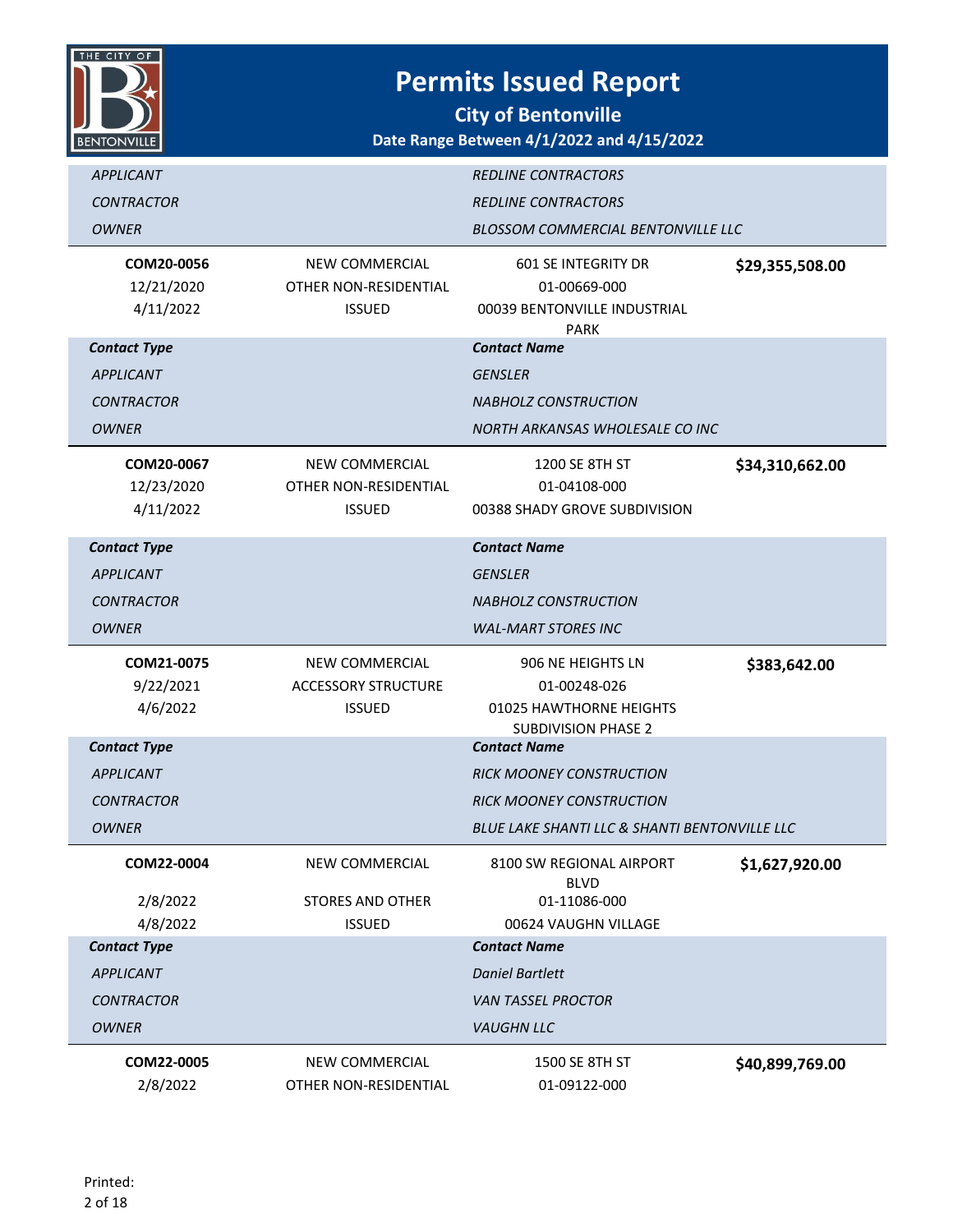

**City of Bentonville**

| 4/6/2022            | <b>ISSUED</b>                  | 00547 WAL-MART SUBDIVISION 1                  |              |
|---------------------|--------------------------------|-----------------------------------------------|--------------|
| <b>Contact Type</b> |                                | <b>Contact Name</b>                           |              |
| <b>APPLICANT</b>    |                                | <b>MBL ARCHITECTURE</b>                       |              |
| <b>CONTRACTOR</b>   |                                | <b>MCCOWNGORDON CONSTRUCTION</b>              |              |
| <b>OWNER</b>        |                                | NORTH ARKANSAS WHOLESALE CO INC               |              |
| COM22-0010          | <b>NEW COMMERCIAL</b>          | 5801 SW REGIONAL AIRPORT                      | \$601,600.00 |
| 2/25/2022           | MIXED USE BUILDING             | <b>BLVD LOCK</b><br>01-08293-000              |              |
| 4/6/2022            | <b>ISSUED</b>                  | 00070 BTVFT ADDITION                          |              |
| <b>Contact Type</b> |                                | <b>Contact Name</b>                           |              |
| <b>APPLICANT</b>    |                                | <b>OELKE CONSTRUCTION</b>                     |              |
| <b>CONTRACTOR</b>   |                                | <b>OELKE CONSTRUCTION</b>                     |              |
| <b>OWNER</b>        |                                | <b>Charles Bishop</b>                         |              |
| CTIF21-0033         | <b>COM TENANT IN-FILL</b>      | 1001 SW REGIONAL AIRPORT<br>BLVD <sub>9</sub> | \$60,000.00  |
| 11/17/2021          | Unassigned                     | 01-17813-000                                  |              |
| 4/8/2022            | <b>ISSUED</b>                  | 00927 NAPLES SUBDIVISION                      |              |
| <b>Contact Type</b> |                                | <b>Contact Name</b>                           |              |
| <b>APPLICANT</b>    |                                | <b>Bo Ti Architecture</b>                     |              |
| <b>CONTRACTOR</b>   |                                | <b>CAESAR'S CONSTRUCTION</b>                  |              |
| <b>OWNER</b>        |                                | CABE RANCH LEASING LLC                        |              |
| RACC22-0023         | RES ACCESSORY STRUCTURE        | 1808 SW D ST                                  | \$20,000.00  |
| 3/16/2022           | CARPORT                        | 01-02897-000                                  |              |
| 4/13/2022           | <b>ISSUED</b>                  | 00216 HENDRIX SUBDIVISION                     |              |
| <b>Contact Type</b> |                                | <b>Contact Name</b>                           |              |
| <b>APPLICANT</b>    |                                | <b>BOB STOKER</b>                             |              |
| <b>CONTRACTOR</b>   |                                | <b>BOB STOKER</b>                             |              |
| <b>OWNER</b>        |                                | <b>GRAINBECK HOLDINGS LLC</b>                 |              |
| RACC22-0028         | <b>RES ACCESSORY STRUCTURE</b> | 4202 SW RHINESTONE BLVD                       | \$5,000.00   |
| 3/31/2022           | <b>SUNROOM</b>                 | 01-18669-000                                  |              |
| 4/12/2022           | <b>ISSUED</b>                  | 00950 CORNERSTONE RIDGE SUB                   |              |
| <b>Contact Type</b> |                                | PHASE 7<br><b>Contact Name</b>                |              |
| <b>APPLICANT</b>    |                                | <b>SAMEER PATIL</b>                           |              |
| <b>CONTRACTOR</b>   |                                | <b>SAMEER PATIL</b>                           |              |
| <b>OWNER</b>        |                                | PATIL, SAMEER                                 |              |
| RACC22-0029         | RES ACCESSORY STRUCTURE        | 4105 SW NATIVESTONE ST                        | \$10,000.00  |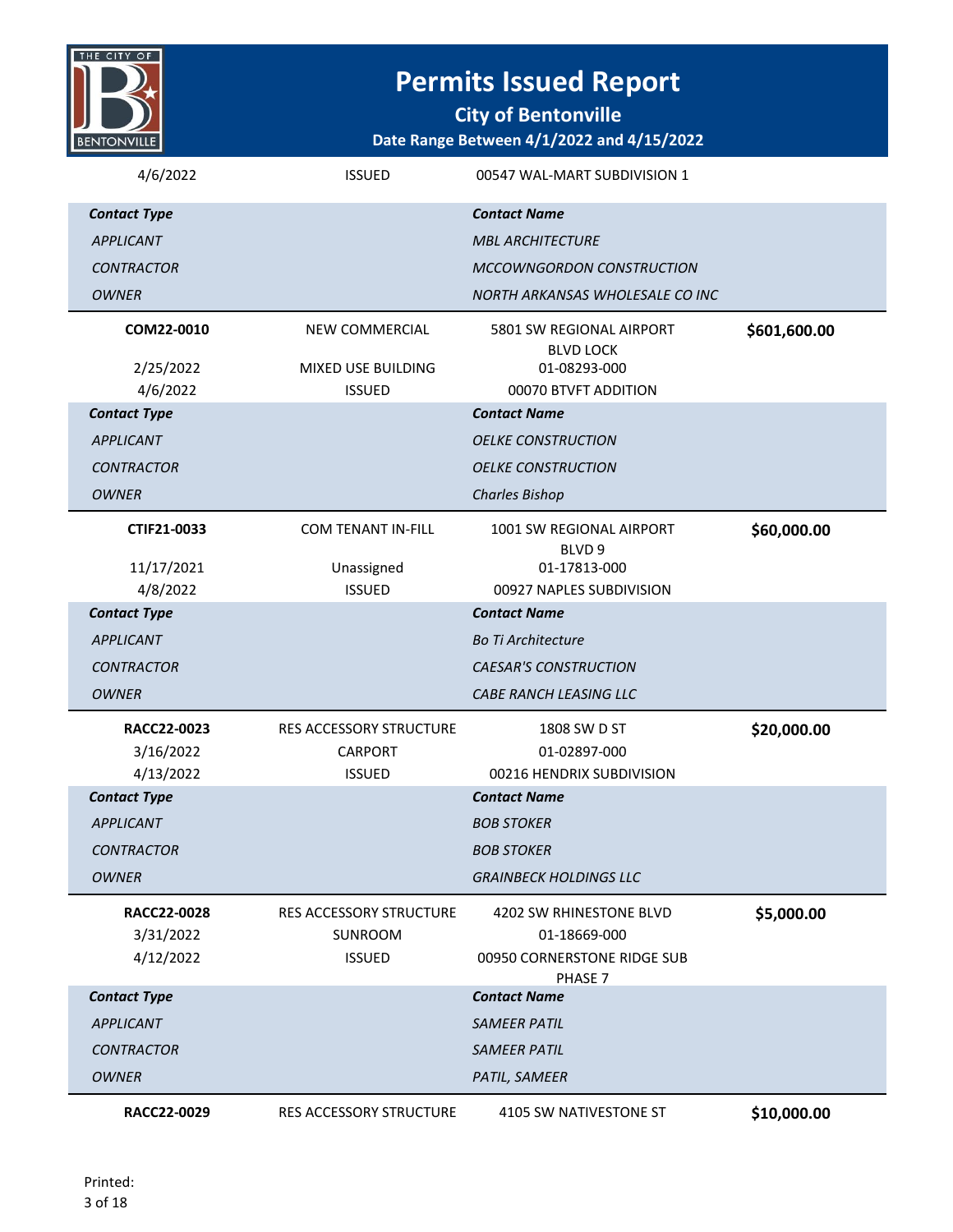

**City of Bentonville**

| 3/31/2022<br>4/12/2022 | OTHER ACCESSORY STRUCTURE<br><b>ISSUED</b> | 01-18084-000<br>00951 CORNERSTONE RIDGE           |             |
|------------------------|--------------------------------------------|---------------------------------------------------|-------------|
|                        |                                            | <b>SUBDIVISION PHASE 6</b>                        |             |
| <b>Contact Type</b>    |                                            | <b>Contact Name</b>                               |             |
| <b>APPLICANT</b>       |                                            | <b>MIRNA LOBO</b>                                 |             |
| <b>CONTRACTOR</b>      |                                            | <b>MIRNA LOBO</b>                                 |             |
| <b>OWNER</b>           |                                            | MIRNA LOBO                                        |             |
| RACC22-0030            | <b>RES ACCESSORY STRUCTURE</b>             | 4103 SW NATIVESTONE ST                            | \$7,000.00  |
| 3/31/2022              | OTHER ACCESSORY STRUCTURE                  | 01-18083-000                                      |             |
| 4/12/2022              | <b>ISSUED</b>                              | 00951 CORNERSTONE RIDGE                           |             |
| <b>Contact Type</b>    |                                            | <b>SUBDIVISION PHASE 6</b><br><b>Contact Name</b> |             |
| <b>APPLICANT</b>       |                                            | <b>MIRNA LOBO</b>                                 |             |
| <b>CONTRACTOR</b>      |                                            | <b>MIRNA LOBO</b>                                 |             |
| <b>OWNER</b>           |                                            | <b>MIRNA LOBO</b>                                 |             |
|                        |                                            |                                                   |             |
| RACC22-0031            | <b>RES ACCESSORY STRUCTURE</b>             | 3300 GINN RD                                      | \$6,995.00  |
| 3/31/2022<br>4/1/2022  | <b>STORM SHELTER</b><br><b>ISSUED</b>      | 01-00828-510                                      |             |
| <b>Contact Type</b>    |                                            | <b>Contact Name</b>                               |             |
| <b>APPLICANT</b>       |                                            | <b>TORNADO TOUGH</b>                              |             |
| <b>CONTRACTOR</b>      |                                            | <b>TORNADO TOUGH</b>                              |             |
| <b>OWNER</b>           |                                            | TOWLER, CYNTHIA D TRUSTEE                         |             |
|                        |                                            |                                                   |             |
| RACC22-0035            | RES ACCESSORY STRUCTURE                    | 2001 NE OAK TRAIL RD                              | \$5,907.00  |
| 4/14/2022<br>4/15/2022 | <b>STORM SHELTER</b><br><b>ISSUED</b>      | 01-15957-000<br>00764 OAKBROOK SUBDIVISION        |             |
|                        |                                            | PHASE 2                                           |             |
| <b>Contact Type</b>    |                                            | <b>Contact Name</b>                               |             |
| <b>APPLICANT</b>       |                                            | <b>TORNADO TOUGH</b>                              |             |
| <b>CONTRACTOR</b>      |                                            | <b>TORNADO TOUGH</b>                              |             |
| <b>OWNER</b>           |                                            | MEADORS, MICHAEL & LINDSEY BENBROOK               |             |
| RADD21-0100            | <b>ADDITION RESIDENTIAL</b>                | 907 NW B ST                                       | \$40,000.00 |
| 12/9/2021              | Unassigned                                 | 01-02759-000                                      |             |
| 4/14/2022              | <b>ISSUED</b>                              | 00192 GREEN OAKS ADDITION                         |             |
| <b>Contact Type</b>    |                                            |                                                   |             |
|                        |                                            | <b>Contact Name</b>                               |             |
| <b>APPLICANT</b>       |                                            | <b>BEAU BARRETT</b>                               |             |
| <b>CONTRACTOR</b>      |                                            | <b>BEAU BARRETT</b>                               |             |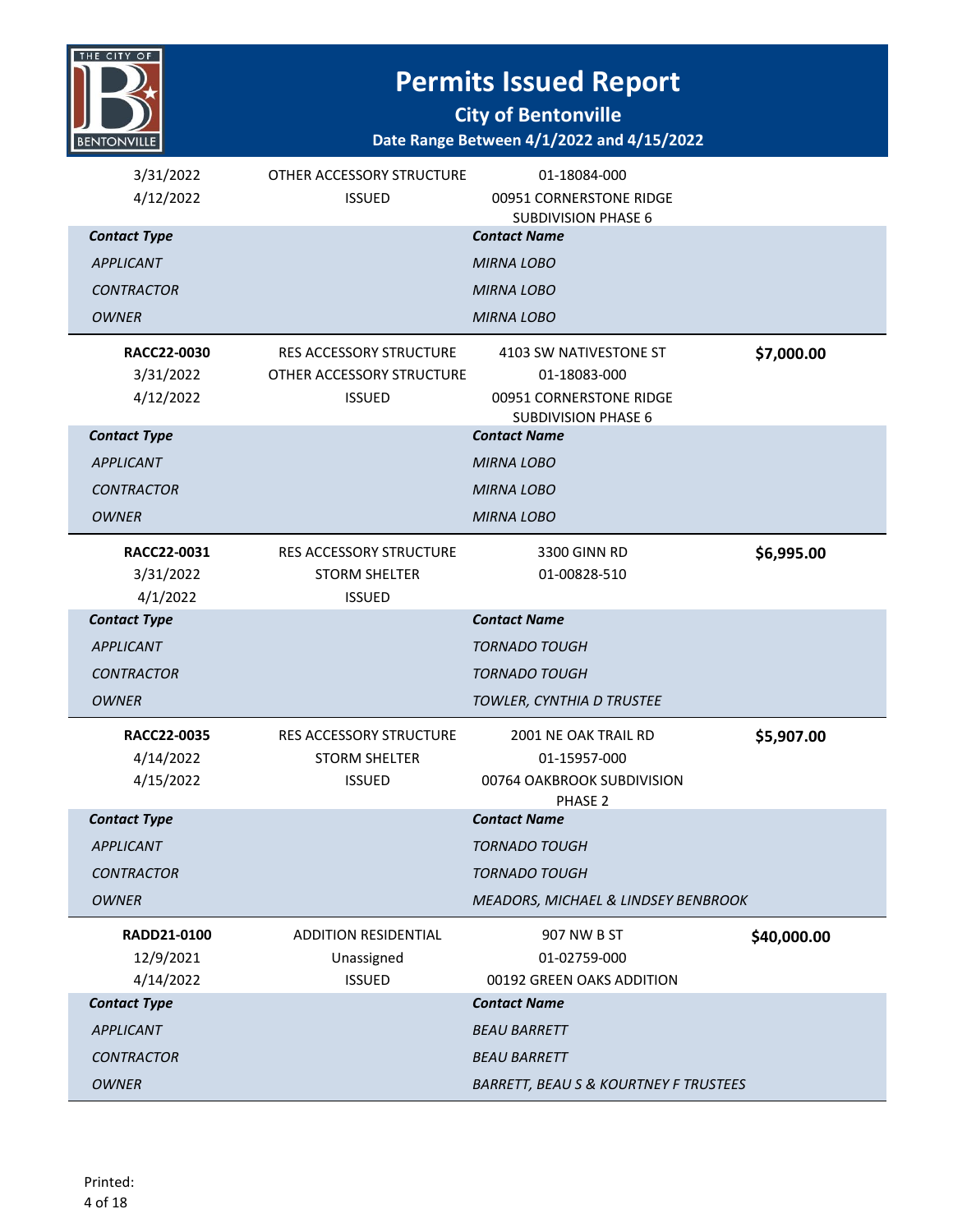

| RADD22-0006<br>1/28/2022<br>4/12/2022 | <b>ADDITION RESIDENTIAL</b><br>Unassigned<br><b>ISSUED</b> | 1601 NW 3RD ST<br>01-00894-080<br>00136 DENALI PARK SUBDIVISION | \$30,500.00  |
|---------------------------------------|------------------------------------------------------------|-----------------------------------------------------------------|--------------|
| <b>Contact Type</b>                   |                                                            | <b>Contact Name</b>                                             |              |
| <b>APPLICANT</b>                      |                                                            | <b>Trudy Hill</b>                                               |              |
| <b>CONTRACTOR</b>                     |                                                            | <b>Trudy Hill</b>                                               |              |
| <b>OWNER</b>                          |                                                            | HILL, LARRY W & TRUDY ANN                                       |              |
| RADD22-0020                           | <b>ADDITION RESIDENTIAL</b>                                | 2400 SW 16TH ST                                                 | \$26,500.00  |
| 3/25/2022                             | Unassigned                                                 | 01-09497-000                                                    |              |
| 4/1/2022                              | <b>ISSUED</b>                                              | 00554 WINDWOOD SUBDIVISION<br>PHASE 1                           |              |
| <b>Contact Type</b>                   |                                                            | <b>Contact Name</b>                                             |              |
| <b>APPLICANT</b>                      |                                                            | T MILLS CONSTRUCTION                                            |              |
| <b>CONTRACTOR</b>                     |                                                            | T MILLS CONSTRUCTION                                            |              |
| <b>OWNER</b>                          |                                                            | KELLEHER, REBECCA R & MICHAEL K                                 |              |
| RADD22-0021                           | <b>ADDITION RESIDENTIAL</b>                                | 3107 SW BENSONWOOD ST                                           | \$13,500.00  |
| 3/30/2022                             | Unassigned                                                 | 01-14074-000                                                    |              |
| 4/4/2022                              | <b>ISSUED</b>                                              | 00729 RIVERWALK FARM ESTATES                                    |              |
| <b>Contact Type</b>                   |                                                            | PHASE 3<br><b>Contact Name</b>                                  |              |
| <b>APPLICANT</b>                      |                                                            | <b>BIG M ROOFING AND CONSTRUCTION LLC</b>                       |              |
| <b>CONTRACTOR</b>                     |                                                            | <b>BIG M ROOFING AND CONSTRUCTION LLC</b>                       |              |
| <b>OWNER</b>                          |                                                            | GUNTER, CALDEEN D & VADA L TRUSTEES                             |              |
| <b>RALT22-0038</b>                    | <b>ALTERATION REMODEL RES</b>                              | 5404 SW CHERRY CREEK RD                                         | \$40,000.00  |
| 3/23/2022                             | <b>SOLAR PANELS</b>                                        | 01-15156-000                                                    |              |
| 4/11/2022                             | <b>ISSUED</b>                                              | 00735 SUMMERLIN SUBDIVISON<br>PHASE 2                           |              |
| <b>Contact Type</b>                   |                                                            | <b>Contact Name</b>                                             |              |
| <b>APPLICANT</b>                      |                                                            | AGSOLAR, LLC                                                    |              |
| <b>CONTRACTOR</b>                     |                                                            | AGSOLAR, LLC                                                    |              |
| <b>OWNER</b>                          |                                                            | <b>KETTNER, TRAVIS</b>                                          |              |
| <b>RALT22-0042</b>                    | <b>ALTERATION REMODEL RES</b>                              | 708 NE ESSEX CT                                                 | \$150,000.00 |
| 3/31/2022                             | <b>INTERIOR AND EXTERIOR</b>                               | 01-11063-000                                                    |              |
| 4/6/2022                              | <b>ISSUED</b>                                              | 00623 KINGSBURY SUBDIVISION<br>PHASE 3                          |              |
| <b>Contact Type</b>                   |                                                            | <b>Contact Name</b>                                             |              |
| APPLICANT                             |                                                            | DAVE BURRIS ARCHITECTURE                                        |              |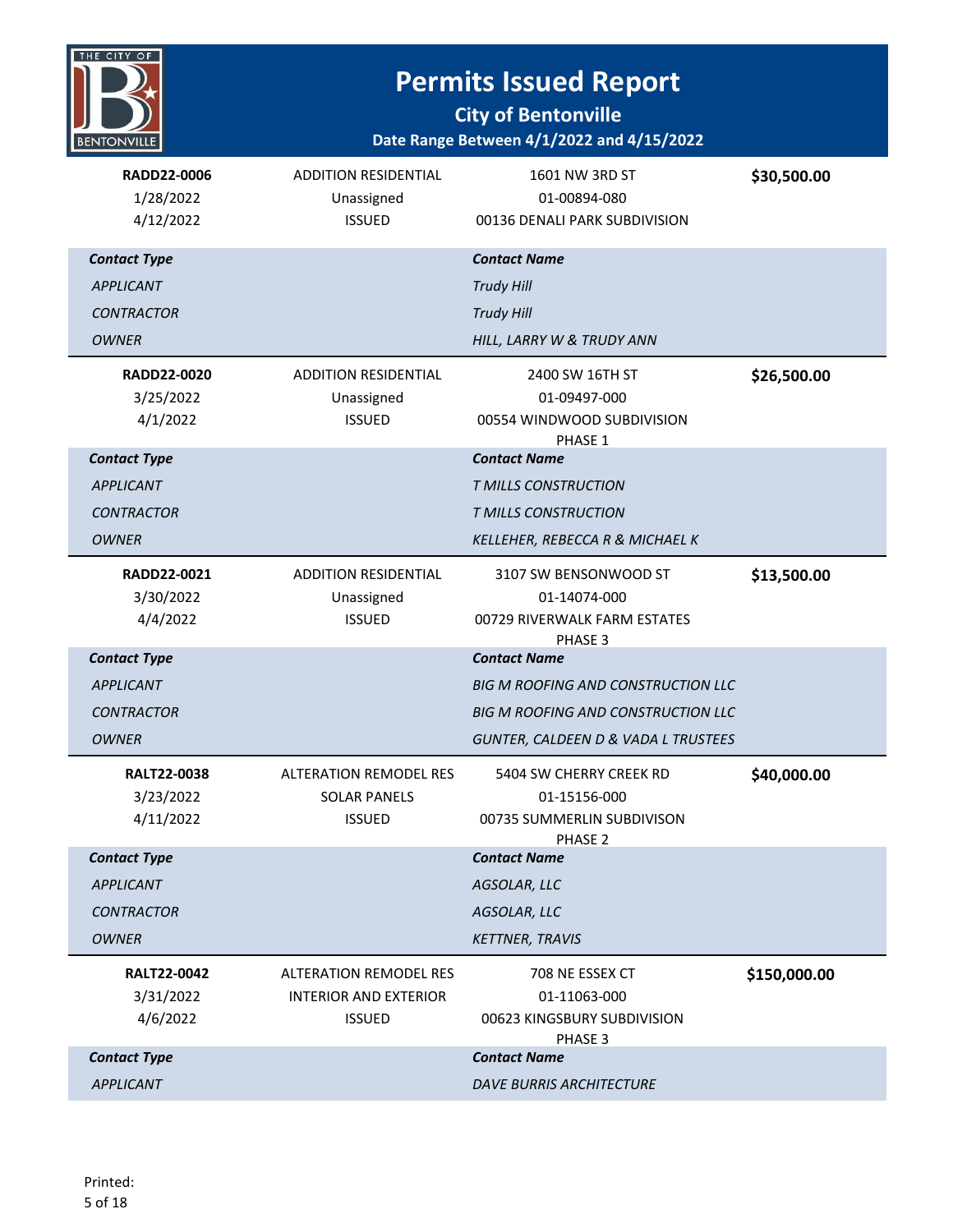

| <b>CONTRACTOR</b>                             |                                                                                | <b>MEADOW LAKE HOMES</b>                                                             |              |
|-----------------------------------------------|--------------------------------------------------------------------------------|--------------------------------------------------------------------------------------|--------------|
| <b>OWNER</b>                                  |                                                                                | AGNEW, RYAN & GAYATRI J                                                              |              |
| <b>RALT22-0044</b><br>4/5/2022<br>4/14/2022   | <b>ALTERATION REMODEL RES</b><br><b>SOLAR PANELS</b><br><b>ISSUED</b>          | 4100 SW STAVERTON DR<br>01-12377-000<br>00622 OXFORD RIDGE                           | \$9,000.00   |
| <b>Contact Type</b>                           |                                                                                | <b>Contact Name</b>                                                                  |              |
| <b>APPLICANT</b>                              |                                                                                | <b>SHINE SOLAR</b>                                                                   |              |
| <b>CONTRACTOR</b>                             |                                                                                | <b>SHINE SOLAR</b>                                                                   |              |
| <b>OWNER</b>                                  |                                                                                | ATKINS, RONALD BRANTON & KIRSTIN K                                                   |              |
| <b>RALT22-0045</b><br>4/6/2022<br>4/13/2022   | <b>ALTERATION REMODEL RES</b><br><b>INTERIOR AND EXTERIOR</b><br><b>ISSUED</b> | 2403 TRAILS END DR<br>01-04450-000<br>00430 TOWN & COUNTRY<br><b>ESTATES</b>         | \$160,000.00 |
| <b>Contact Type</b>                           |                                                                                | <b>Contact Name</b>                                                                  |              |
| <b>APPLICANT</b>                              |                                                                                | <b>MARRS CONSTRUCTION INC</b>                                                        |              |
| <b>CONTRACTOR</b>                             |                                                                                | <b>MARRS CONSTRUCTION INC</b>                                                        |              |
| <b>OWNER</b>                                  |                                                                                | POWER, MICHAEL & JENNIFER L                                                          |              |
| <b>RALT22-0049</b><br>4/13/2022<br>4/15/2022  | <b>ALTERATION REMODEL RES</b><br><b>SOLAR PANELS</b><br><b>ISSUED</b>          | 6207 SW HIGH MEADOW BLVD<br>01-13405-000<br>00706 HIGH MEADOWS<br><b>SUBDIVISION</b> | \$20,000.00  |
| <b>Contact Type</b>                           |                                                                                | <b>Contact Name</b>                                                                  |              |
| <b>APPLICANT</b>                              |                                                                                | <b>OZARK SOLAR, LLC</b>                                                              |              |
| <b>CONTRACTOR</b>                             |                                                                                | <b>OZARK SOLAR, LLC</b>                                                              |              |
| <b>OWNER</b>                                  |                                                                                | LOXBLOX LLC                                                                          |              |
| <b>RDEMO22-0045</b><br>3/28/2022<br>4/1/2022  | DEMOLITION-RESIDENTIAL<br><b>DUPLEX</b><br><b>ISSUED</b>                       | 1410 BELLA VISTA RD<br>01-05762-000<br>00018 APPLEGATE SUBDIVISION                   | \$0.00       |
| <b>Contact Type</b>                           |                                                                                | <b>Contact Name</b>                                                                  |              |
| <b>APPLICANT</b>                              |                                                                                | <b>STEVEN SIMMONS</b>                                                                |              |
| <b>CONTRACTOR</b>                             |                                                                                | <b>Steven Simmons</b>                                                                |              |
| <b>OWNER</b>                                  |                                                                                | SIMMONS, ANNA & STEVEN & HILL, BELINDA                                               |              |
| <b>RDEMO22-0047</b><br>4/12/2022<br>4/14/2022 | DEMOLITION- RESIDENTIAL<br>SINGLE FAMILY DWELLING<br><b>ISSUED</b>             | 3211 SW RIVERSTONE AVE<br>01-14711-000<br>00730 STONE MEADOW ADDITION                | \$13,000.00  |
| <b>Contact Type</b>                           |                                                                                | <b>Contact Name</b>                                                                  |              |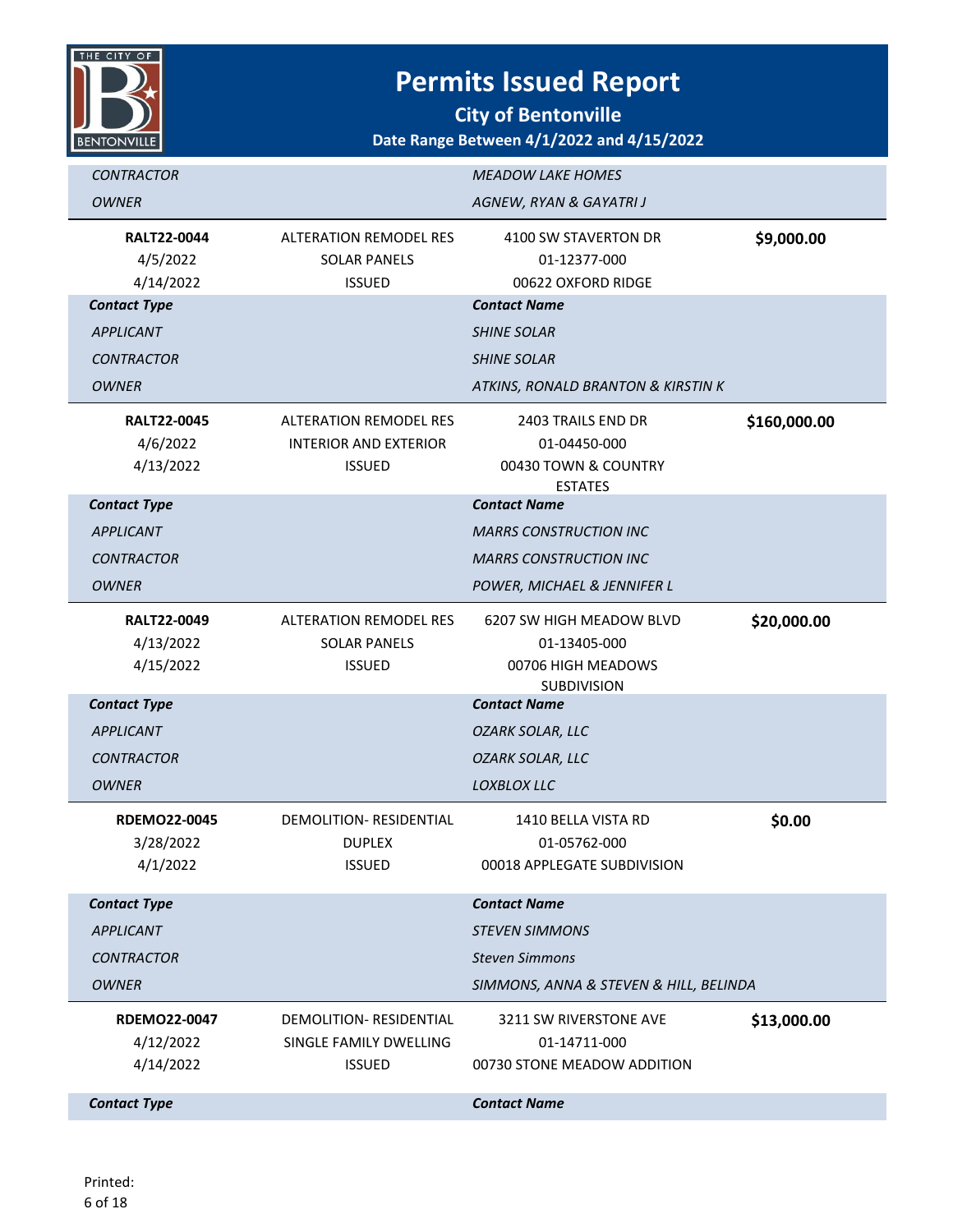

| <b>APPLICANT</b>                            |                                                             | ARK-O-MO DEMOLITION                                                  |                |
|---------------------------------------------|-------------------------------------------------------------|----------------------------------------------------------------------|----------------|
| <b>CONTRACTOR</b>                           |                                                             | <b>ARK-O-MO DEMOLITION</b>                                           |                |
| <b>OWNER</b>                                |                                                             | Dream structures                                                     |                |
| <b>RES21-0432</b><br>10/18/2021<br>4/5/2022 | <b>NEW RESIDENTIAL</b><br>MULTI-FAMILY<br><b>ISSUED</b>     | 620 NE ALPHA CIR<br>01-08641-005<br>00343 PICKENS SUBDIVISION        | \$6,395,571.00 |
| <b>Contact Type</b>                         |                                                             | <b>Contact Name</b>                                                  |                |
| <b>APPLICANT</b>                            |                                                             | POLK STANLEY WILCOX ARCHITECTS                                       |                |
| <b>CONTRACTOR</b>                           |                                                             | <b>CR CRAWFORD CONSTRUCTION</b>                                      |                |
| <b>OWNER</b>                                |                                                             | <b>CRYSTAL PICKENS LLC</b>                                           |                |
| <b>RES21-0477</b><br>11/23/2021<br>4/5/2022 | <b>NEW RESIDENTIAL</b><br>MULTI-FAMILY<br><b>ISSUED</b>     | 640 NE ALPHA CIR<br>01-08641-005<br>00343 PICKENS SUBDIVISION        | \$6,395,571.00 |
| <b>Contact Type</b>                         |                                                             | <b>Contact Name</b>                                                  |                |
| <b>APPLICANT</b>                            |                                                             | POLK STANLEY WILCOX ARCHITECTS                                       |                |
| <b>CONTRACTOR</b>                           |                                                             | <b>CR CRAWFORD CONSTRUCTION</b>                                      |                |
| OWNER                                       |                                                             | <b>CRYSTAL PICKENS LLC</b>                                           |                |
| <b>RES21-0478</b><br>11/23/2021<br>4/5/2022 | <b>NEW RESIDENTIAL</b><br>MULTI-FAMILY<br><b>ISSUED</b>     | <b>630 NE ALPHA CIR</b><br>01-08641-005<br>00343 PICKENS SUBDIVISION | \$6,395,571.00 |
| <b>Contact Type</b>                         |                                                             | <b>Contact Name</b>                                                  |                |
| <b>APPLICANT</b>                            |                                                             | POLK STANLEY WILCOX ARCHITECTS                                       |                |
| <b>CONTRACTOR</b>                           |                                                             | <b>CR CRAWFORD CONSTRUCTION</b>                                      |                |
| <b>OWNER</b>                                |                                                             | <b>CRYSTAL PICKENS LLC</b>                                           |                |
| <b>RES21-0557</b><br>12/21/2021<br>4/7/2022 | <b>NEW RESIDENTIAL</b><br><b>TOWNHOMES</b><br><b>ISSUED</b> | 2411 SW EXPEDITION ST<br>01-00828-070                                | \$235,588.00   |
| <b>Contact Type</b>                         |                                                             | <b>Contact Name</b>                                                  |                |
| <b>APPLICANT</b>                            |                                                             | LEGACY VENTURES NWA, INC                                             |                |
| <b>CONTRACTOR</b>                           |                                                             | LEGACY VENTURES NWA, INC                                             |                |
| <b>OWNER</b>                                |                                                             | <b>BBG PROPERTY DEVELOPMENT LLC</b>                                  |                |
| <b>RES22-0042</b><br>1/21/2022<br>4/7/2022  | <b>NEW RESIDENTIAL</b><br><b>TOWNHOMES</b><br><b>ISSUED</b> | <b>221 SE 7TH ST</b><br>01-03671-000<br>00347 POLSONS SUBDIVISION    | \$395,240.00   |
| <b>Contact Type</b>                         |                                                             | <b>Contact Name</b>                                                  |                |
| <b>APPLICANT</b>                            |                                                             | HVM CONSTRUCTION & REMODELING                                        |                |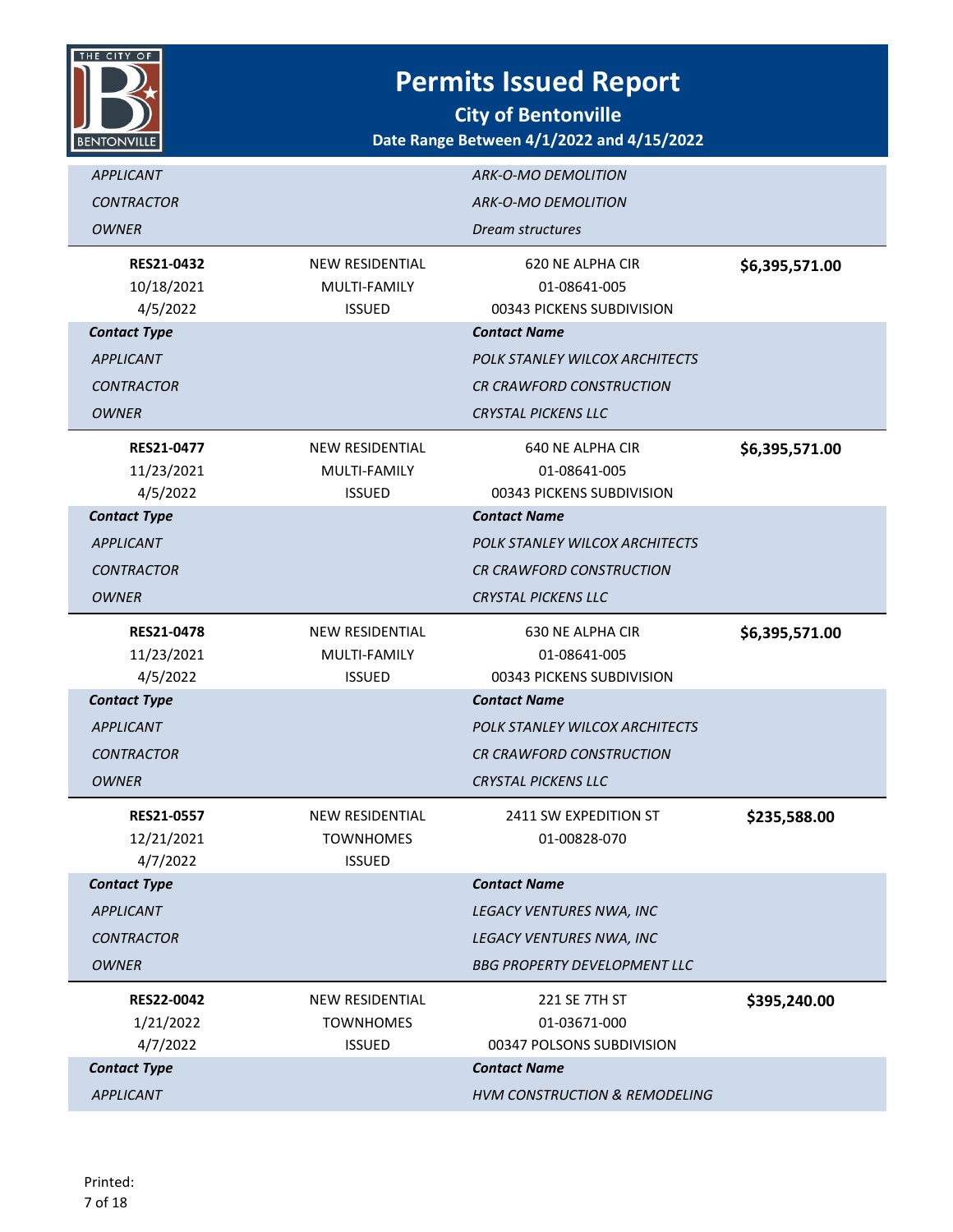

| <b>CONTRACTOR</b>   |                        | <b>HVM CONSTRUCTION &amp; REMODELING</b> |              |
|---------------------|------------------------|------------------------------------------|--------------|
| <b>OWNER</b>        |                        | V3 CONSTRUCTION & DEVELOPMENT LLC        |              |
| RES22-0043          | <b>NEW RESIDENTIAL</b> | 225 SE 7TH ST                            | \$397,316.00 |
| 1/21/2022           | <b>TOWNHOMES</b>       | 01-03671-000                             |              |
| 4/7/2022            | <b>ISSUED</b>          | 00347 POLSONS SUBDIVISION                |              |
| <b>Contact Type</b> |                        | <b>Contact Name</b>                      |              |
| <b>APPLICANT</b>    |                        | <b>HVM CONSTRUCTION &amp; REMODELING</b> |              |
| <b>CONTRACTOR</b>   |                        | <b>HVM CONSTRUCTION &amp; REMODELING</b> |              |
| <b>OWNER</b>        |                        | V3 CONSTRUCTION & DEVELOPMENT LLC        |              |
| <b>RES22-0044</b>   | <b>NEW RESIDENTIAL</b> | 229 SE 7TH ST                            | \$397,316.00 |
| 1/21/2022           | <b>TOWNHOMES</b>       | 01-03671-000                             |              |
| 4/7/2022            | <b>ISSUED</b>          | 00347 POLSONS SUBDIVISION                |              |
| <b>Contact Type</b> |                        | <b>Contact Name</b>                      |              |
| <b>APPLICANT</b>    |                        | <b>HVM CONSTRUCTION &amp; REMODELING</b> |              |
| <b>CONTRACTOR</b>   |                        | <b>HVM CONSTRUCTION &amp; REMODELING</b> |              |
| <b>OWNER</b>        |                        | V3 CONSTRUCTION & DEVELOPMENT LLC        |              |
| <b>RES22-0045</b>   | <b>NEW RESIDENTIAL</b> | 233 SE 7TH ST                            | \$397,316.00 |
| 1/21/2022           | <b>TOWNHOMES</b>       | 01-03671-000                             |              |
| 4/7/2022            | <b>ISSUED</b>          | 00347 POLSONS SUBDIVISION                |              |
| <b>Contact Type</b> |                        | <b>Contact Name</b>                      |              |
| <b>APPLICANT</b>    |                        | <b>HVM CONSTRUCTION &amp; REMODELING</b> |              |
| <b>CONTRACTOR</b>   |                        | <b>HVM CONSTRUCTION &amp; REMODELING</b> |              |
| <b>OWNER</b>        |                        | V3 CONSTRUCTION & DEVELOPMENT LLC        |              |
| <b>RES22-0046</b>   | <b>NEW RESIDENTIAL</b> | 237 SE 7TH ST                            | \$397,316.00 |
| 1/21/2022           | <b>TOWNHOMES</b>       | 01-03671-000                             |              |
| 4/7/2022            | <b>ISSUED</b>          | 00347 POLSONS SUBDIVISION                |              |
| <b>Contact Type</b> |                        | <b>Contact Name</b>                      |              |
| <b>APPLICANT</b>    |                        | <b>HVM CONSTRUCTION &amp; REMODELING</b> |              |
| <b>CONTRACTOR</b>   |                        | <b>HVM CONSTRUCTION &amp; REMODELING</b> |              |
| <b>OWNER</b>        |                        | V3 CONSTRUCTION & DEVELOPMENT LLC        |              |
| <b>RES22-0047</b>   | <b>NEW RESIDENTIAL</b> | 241 SE 7TH ST                            | \$395,240.00 |
| 1/21/2022           | <b>TOWNHOMES</b>       | 01-03671-000                             |              |
| 4/7/2022            | <b>ISSUED</b>          | 00347 POLSONS SUBDIVISION                |              |
| <b>Contact Type</b> |                        | <b>Contact Name</b>                      |              |
| <b>APPLICANT</b>    |                        | <b>HVM CONSTRUCTION &amp; REMODELING</b> |              |
| <b>CONTRACTOR</b>   |                        | <b>HVM CONSTRUCTION &amp; REMODELING</b> |              |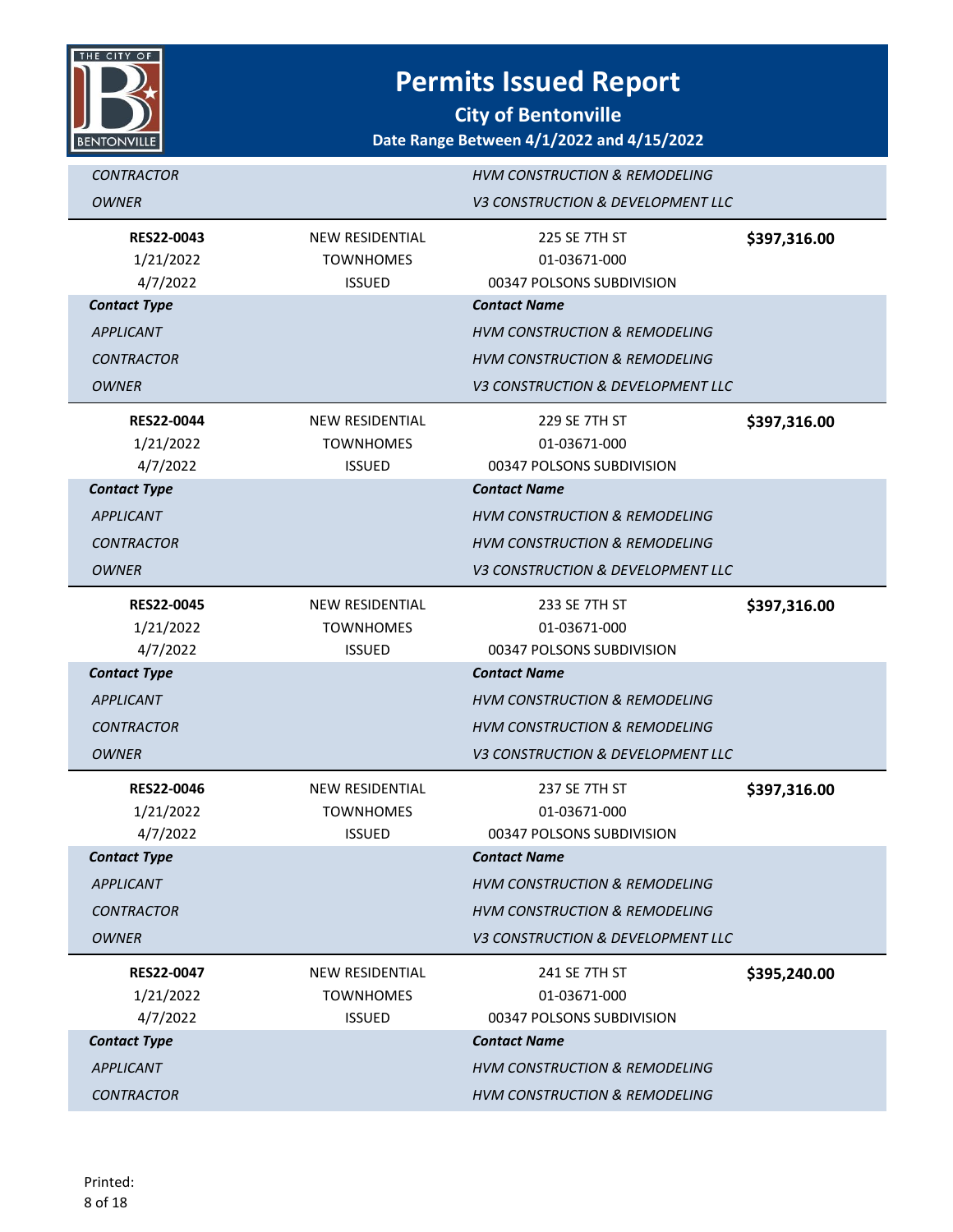

| <b>OWNER</b>                                |                                                                   | V3 CONSTRUCTION & DEVELOPMENT LLC                                    |              |
|---------------------------------------------|-------------------------------------------------------------------|----------------------------------------------------------------------|--------------|
| <b>RES22-0098</b><br>2/28/2022<br>4/14/2022 | <b>NEW RESIDENTIAL</b><br>SINGLE FAMILY DETACHED<br><b>ISSUED</b> | 1201 SW ALLEGHANY AVE<br>01-00828-656<br>01029 CLARENDON SUBDIVISION | \$522,760.00 |
| <b>Contact Type</b>                         |                                                                   | <b>Contact Name</b>                                                  |              |
| <b>APPLICANT</b>                            |                                                                   | Keith Warford                                                        |              |
| <b>CONTRACTOR</b>                           |                                                                   | <b>GBS DEVELOPMENT</b>                                               |              |
| <b>OWNER</b>                                |                                                                   | Keith Warford                                                        |              |
| <b>RES22-0126</b>                           | <b>NEW RESIDENTIAL</b>                                            | 1105 SW ALLEGHANY AVE                                                | \$524,148.00 |
| 3/17/2022                                   | SINGLE FAMILY DETACHED                                            | 01-00828-656                                                         |              |
| 4/14/2022                                   | <b>ISSUED</b>                                                     | 01029 CLARENDON SUBDIVISION                                          |              |
| <b>Contact Type</b>                         |                                                                   | <b>Contact Name</b>                                                  |              |
| <b>APPLICANT</b>                            |                                                                   | <b>GBS Development Office</b>                                        |              |
| <b>CONTRACTOR</b>                           |                                                                   | <b>GBS Development Office</b>                                        |              |
| <b>OWNER</b>                                |                                                                   | <b>GBS Development Office</b>                                        |              |
| RES22-0127                                  | NEW RESIDENTIAL                                                   | 1107 SW ALLEGHANY AVE                                                | \$460,124.00 |
| 3/17/2022                                   | SINGLE FAMILY DETACHED                                            | 01-00828-656                                                         |              |
| 4/14/2022                                   | <b>ISSUED</b>                                                     | 01029 CLARENDON SUBDIVISION                                          |              |
| <b>Contact Type</b>                         |                                                                   | <b>Contact Name</b>                                                  |              |
| <b>APPLICANT</b>                            |                                                                   | <b>GBS DEVELOPMENT</b>                                               |              |
| <b>CONTRACTOR</b>                           |                                                                   | <b>GBS DEVELOPMENT</b>                                               |              |
| <b>OWNER</b>                                |                                                                   | <b>GBS Development</b>                                               |              |
| RES22-0129                                  | <b>NEW RESIDENTIAL</b>                                            | 1103 SW ALLEGHANY AVE                                                | \$531,844.00 |
| 3/17/2022                                   | SINGLE FAMILY DETACHED                                            | 01-00828-656                                                         |              |
| 4/14/2022                                   | <b>ISSUED</b>                                                     | 01029 CLARENDON SUBDIVISION                                          |              |
| <b>Contact Type</b>                         |                                                                   | <b>Contact Name</b>                                                  |              |
| <b>APPLICANT</b>                            |                                                                   | <b>GBS DEVELOPMENT</b>                                               |              |
| <b>CONTRACTOR</b>                           |                                                                   | <b>GBS DEVELOPMENT</b>                                               |              |
| <b>OWNER</b>                                |                                                                   | <b>GBS Development</b>                                               |              |
| RES22-0134                                  | NEW RESIDENTIAL                                                   | 3509 SW STARBURST AVE                                                | \$556,228.00 |
| 3/21/2022                                   | SINGLE FAMILY DETACHED                                            | 01-08215-355                                                         |              |
| 4/4/2022                                    | <b>ISSUED</b>                                                     | 00984 AURORA SUBDIVISION<br>PHASE 1                                  |              |
| <b>Contact Type</b>                         |                                                                   | <b>Contact Name</b>                                                  |              |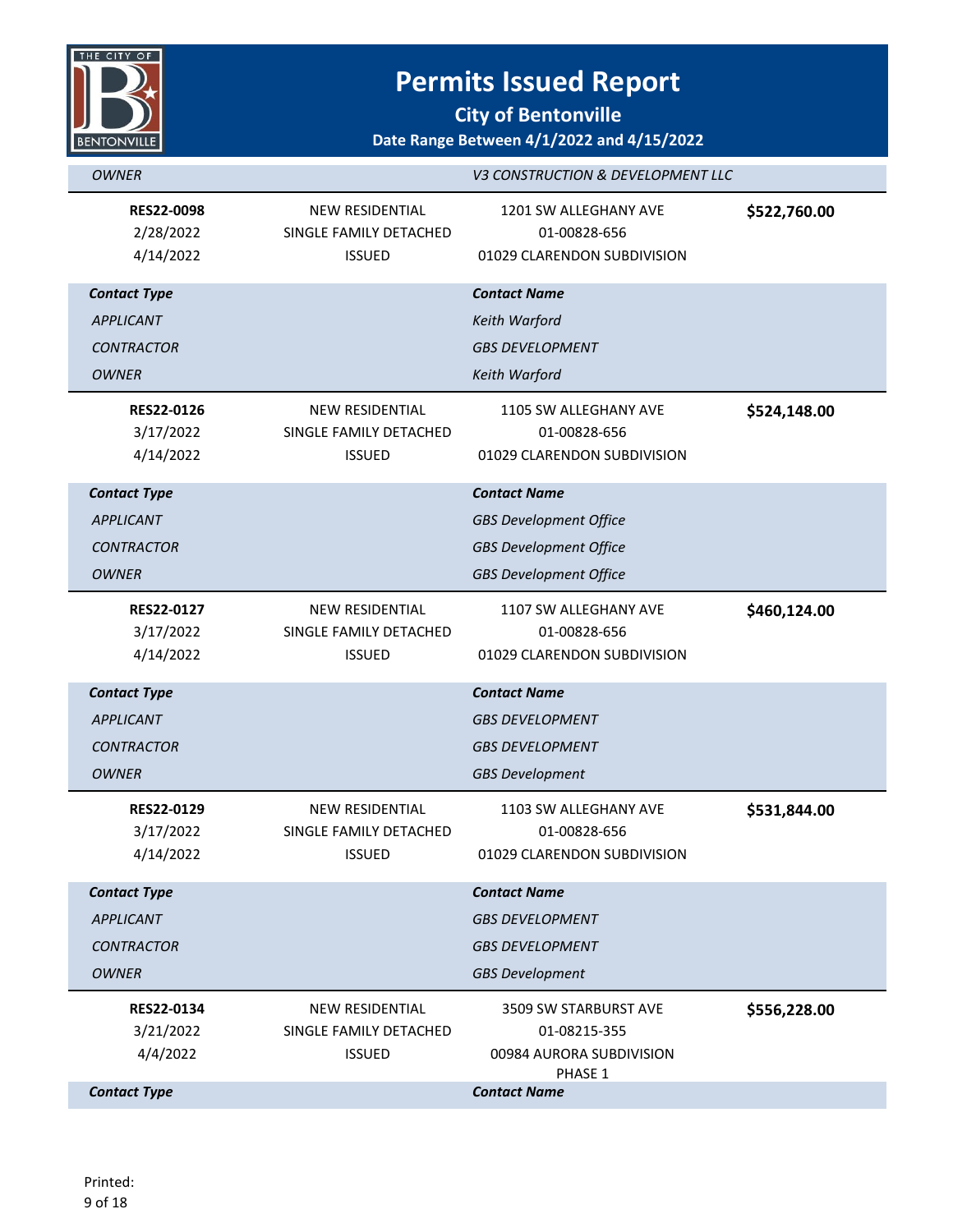

| <b>APPLICANT</b><br><b>CONTRACTOR</b><br><b>OWNER</b>                        |                                                                   | SAPPHIRE HOMES OF NWA LLC<br>SAPPHIRE HOMES OF NWA LLC<br>SAPPHIRE HOMES OF NWA LLC                                               |              |
|------------------------------------------------------------------------------|-------------------------------------------------------------------|-----------------------------------------------------------------------------------------------------------------------------------|--------------|
| <b>RES22-0135</b><br>3/21/2022<br>4/4/2022                                   | NEW RESIDENTIAL<br>SINGLE FAMILY DETACHED<br><b>ISSUED</b>        | 3706 SW AURORA LN<br>01-08215-355<br>00984 AURORA SUBDIVISION<br>PHASE 1                                                          | \$525,512.00 |
| <b>Contact Type</b><br><b>APPLICANT</b><br><b>CONTRACTOR</b><br><b>OWNER</b> |                                                                   | <b>Contact Name</b><br>SAPPHIRE HOMES OF NWA LLC<br>SAPPHIRE HOMES OF NWA LLC<br>SAPPHIRE HOMES OF NWA LLC                        |              |
| <b>RES22-0144</b><br>3/23/2022<br>4/4/2022                                   | <b>NEW RESIDENTIAL</b><br>SINGLE FAMILY DETACHED<br><b>ISSUED</b> | 3505 SW RADIANCE AVE<br>01-08215-355<br>00984 AURORA SUBDIVISION<br>PHASE 1                                                       | \$506,576.00 |
| <b>Contact Type</b><br><b>APPLICANT</b><br>CONTRACTOR<br>OWNER               |                                                                   | <b>Contact Name</b><br>SAPPHIRE HOMES OF NWA LLC<br>SAPPHIRE HOMES OF NWA LLC<br>SAPPHIRE HOMES OF NWA LLC                        |              |
| <b>RES22-0145</b><br>3/23/2022<br>4/4/2022                                   | <b>NEW RESIDENTIAL</b><br>SINGLE FAMILY DETACHED<br><b>ISSUED</b> | <b>6707 SW BRILLIANCE TER</b><br>01-08215-355<br>00984 AURORA SUBDIVISION<br>PHASE 1                                              | \$519,100.00 |
| <b>Contact Type</b><br><b>APPLICANT</b><br><b>CONTRACTOR</b><br>OWNER        |                                                                   | <b>Contact Name</b><br><i>SAPPHIRE HOMES OF NWA LLC</i><br>SAPPHIRE HOMES OF NWA LLC<br>SAPPHIRE HOMES OF NWA LLC                 |              |
| RES22-0146<br>3/24/2022<br>4/13/2022                                         | NEW RESIDENTIAL<br>SINGLE FAMILY DETACHED<br><b>ISSUED</b>        | 1306 SW EDINBURGH AVE<br>01-18131-000<br>00965 LOCHMOOR CLUB<br><b>SUBDIVISION PHASE 2</b>                                        | \$620,308.00 |
| <b>Contact Type</b><br><b>APPLICANT</b><br><b>CONTRACTOR</b><br><b>OWNER</b> |                                                                   | <b>Contact Name</b><br><b>BUFFINGTON HOMES OF AR, LLC</b><br><b>BUFFINGTON HOMES OF AR, LLC</b><br><b>BUFFINGTON LOCHMOOR LLC</b> |              |
| <b>RES22-0148</b><br>3/28/2022                                               | <b>NEW RESIDENTIAL</b><br>SINGLE FAMILY DETACHED                  | 202 SW AUTUMN HILLS RD<br>01-19110-000                                                                                            | \$570,108.00 |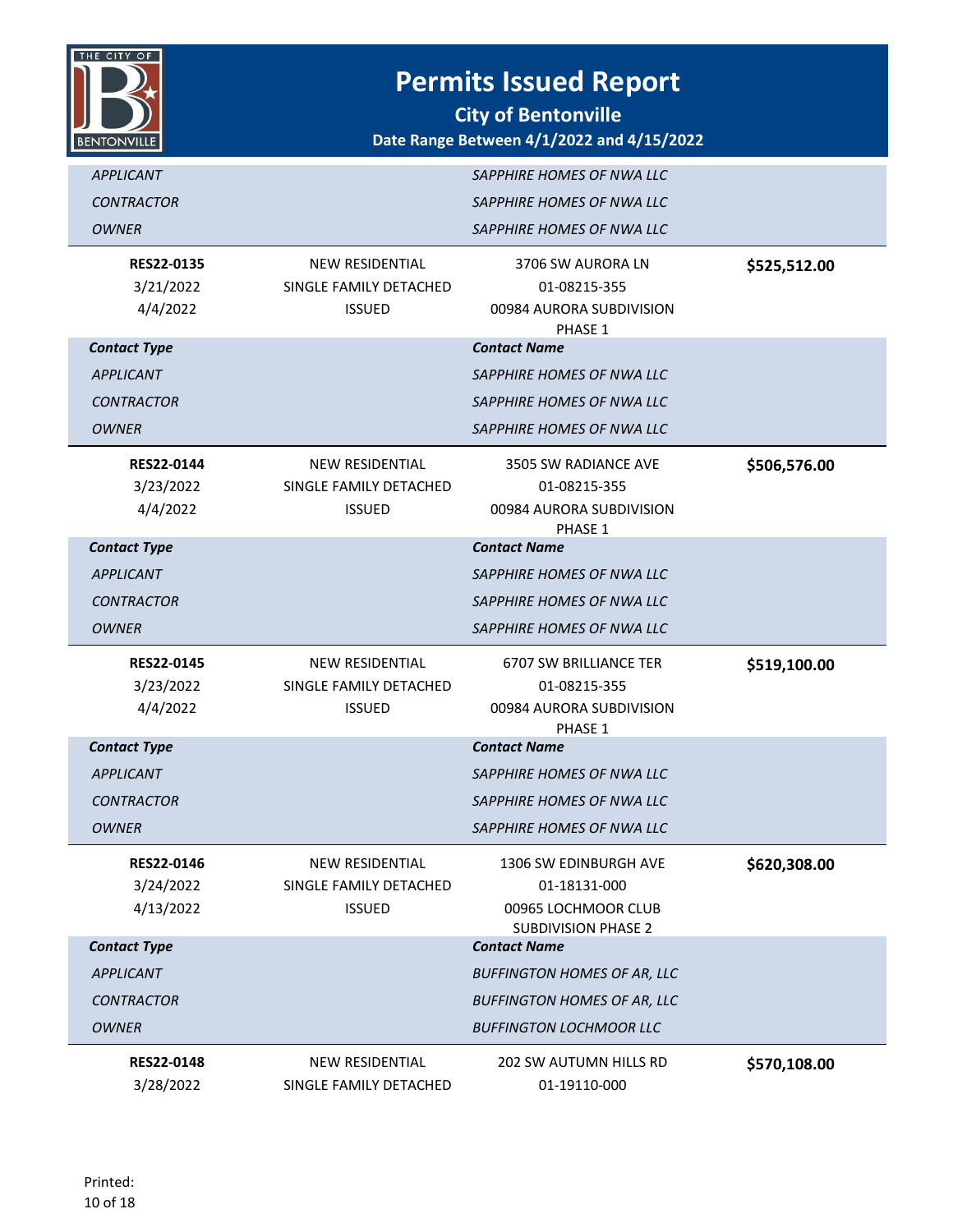

**City of Bentonville**

| 4/12/2022           | <b>ISSUED</b>          | 01009 AUTUMN HILLS<br><b>SUBDIVISION</b> |              |
|---------------------|------------------------|------------------------------------------|--------------|
| <b>Contact Type</b> |                        | <b>Contact Name</b>                      |              |
| <b>APPLICANT</b>    |                        | <b>IRON GATE INVESTMENTS</b>             |              |
| <b>CONTRACTOR</b>   |                        | <b>IRON GATE INVESTMENTS</b>             |              |
| <b>OWNER</b>        |                        | <b>IRON GATE INVESTMENTS LLC</b>         |              |
| <b>RES22-0150</b>   | <b>NEW RESIDENTIAL</b> | 3710 SW SUNBEAM AVE                      |              |
| 4/1/2022            | SINGLE FAMILY DETACHED | 01-08215-335                             | \$480,654.00 |
| 4/15/2022           | <b>ISSUED</b>          | 00984 AURORA SUBDIVISION                 |              |
|                     |                        | PHASE 1                                  |              |
| <b>Contact Type</b> |                        | <b>Contact Name</b>                      |              |
| <b>APPLICANT</b>    |                        | <b>BRITTENUM CONSTRUCTION</b>            |              |
| <b>CONTRACTOR</b>   |                        | <b>BRITTENUM CONSTRUCTION</b>            |              |
| <b>OWNER</b>        |                        | AURORA DEVELOPMENT COMPANY LLC           |              |
| RES22-0151          | <b>NEW RESIDENTIAL</b> | 3708 SW SUNBEAM AVE                      | \$349,988.00 |
| 4/1/2022            | SINGLE FAMILY DETACHED | 01-08215-335                             |              |
| 4/15/2022           | <b>ISSUED</b>          | 00984 AURORA SUBDIVISION                 |              |
| <b>Contact Type</b> |                        | PHASE 1<br><b>Contact Name</b>           |              |
| <b>APPLICANT</b>    |                        | <b>BRITTENUM CONSTRUCTION</b>            |              |
| <b>CONTRACTOR</b>   |                        | <b>BRITTENUM CONSTRUCTION</b>            |              |
| <b>OWNER</b>        |                        | AURORA DEVELOPMENT COMPANY LLC           |              |
|                     |                        |                                          |              |
| <b>RES22-0152</b>   | <b>NEW RESIDENTIAL</b> | 3706 SW SUNBEAM AVE                      | \$363,012.00 |
| 4/1/2022            | SINGLE FAMILY DETACHED | 01-08215-335                             |              |
| 4/15/2022           | <b>ISSUED</b>          | 00984 AURORA SUBDIVISION<br>PHASE 1      |              |
| <b>Contact Type</b> |                        | <b>Contact Name</b>                      |              |
| <b>APPLICANT</b>    |                        | <b>BRITTENUM CONSTRUCTION</b>            |              |
| <i>CONTRACTOR</i>   |                        | <i>BRITTENUM CONSTRUCTION</i>            |              |
| <b>OWNER</b>        |                        | AURORA DEVELOPMENT COMPANY LLC           |              |
| RES22-0153          | <b>NEW RESIDENTIAL</b> | 3704 SW SUNBEAM AVE                      | \$349,988.00 |
| 4/1/2022            | SINGLE FAMILY DETACHED | 01-08215-335                             |              |
| 4/15/2022           | <b>ISSUED</b>          | 00984 AURORA SUBDIVISION                 |              |
| <b>Contact Type</b> |                        | PHASE 1<br><b>Contact Name</b>           |              |
|                     |                        |                                          |              |
| <b>APPLICANT</b>    |                        | <b>BRITTENUM CONSTRUCTION</b>            |              |
| <b>CONTRACTOR</b>   |                        | <b>BRITTENUM CONSTRUCTION</b>            |              |
| <b>OWNER</b>        |                        | AURORA DEVELOPMENT COMPANY LLC           |              |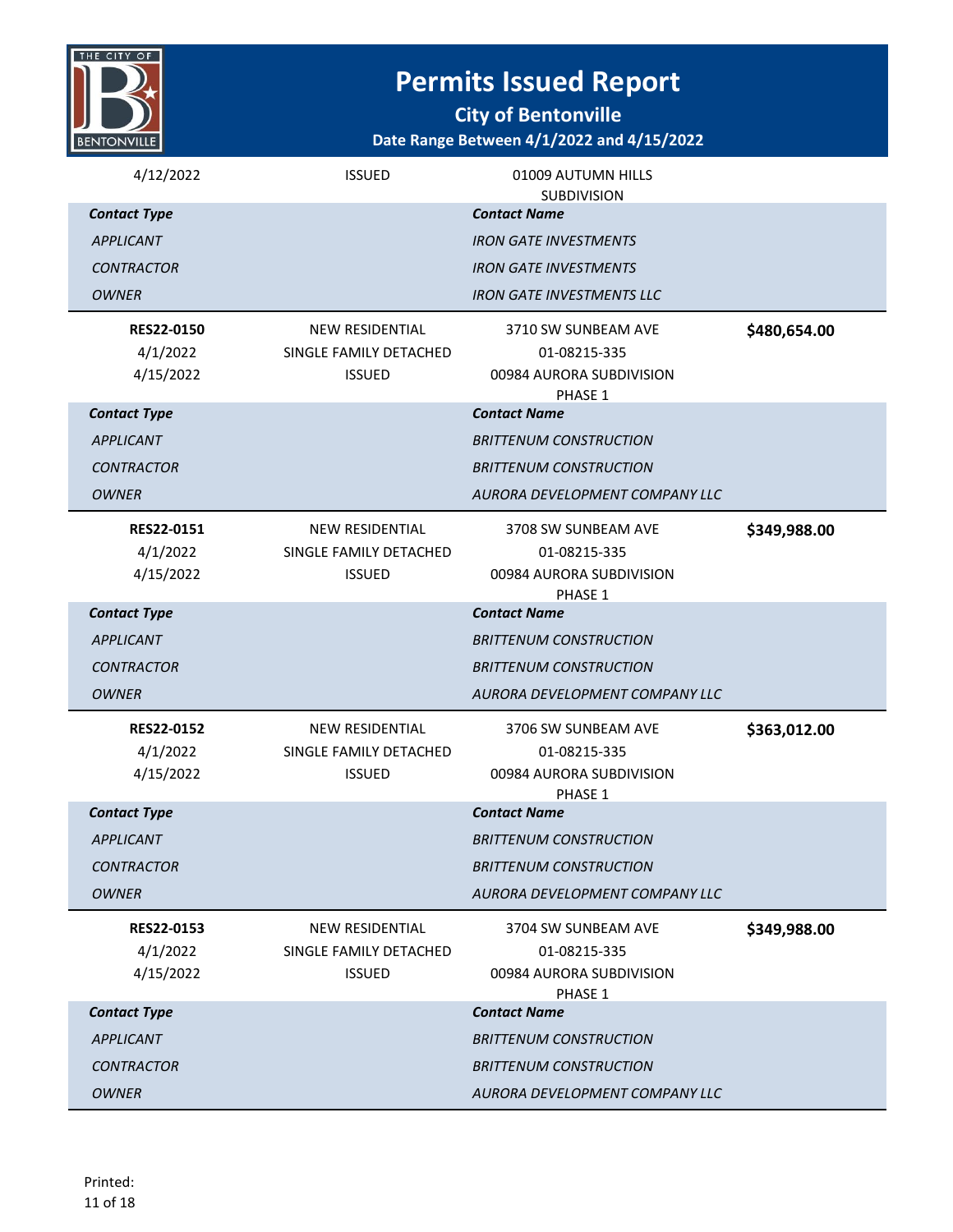

| <b>RES22-0154</b><br>4/1/2022<br>4/12/2022                                   | <b>NEW RESIDENTIAL</b><br>SINGLE FAMILY DETACHED<br><b>ISSUED</b> | 2306 SW PADDINGTON ST<br>01-18434-132<br>01032 GLEN ARBOR SUBDIVISION                                                               | \$323,792.00 |
|------------------------------------------------------------------------------|-------------------------------------------------------------------|-------------------------------------------------------------------------------------------------------------------------------------|--------------|
| <b>Contact Type</b><br><b>APPLICANT</b><br><b>CONTRACTOR</b><br><b>OWNER</b> |                                                                   | <b>Contact Name</b><br><b>BURCKART CONSTRUCTION, INC</b><br><b>BURCKART CONSTRUCTION, INC</b><br><b>BURCKART CONSTRUCTION, INC.</b> |              |
| <b>RES22-0155</b><br>4/1/2022<br>4/15/2022                                   | NEW RESIDENTIAL<br>SINGLE FAMILY DETACHED<br><b>ISSUED</b>        | 3702 SW SUNBEAM AVE<br>01-08215-335<br>00984 AURORA SUBDIVISION<br>PHASE 1                                                          | \$394,308.00 |
| <b>Contact Type</b><br><b>APPLICANT</b><br><b>CONTRACTOR</b><br>OWNER        |                                                                   | <b>Contact Name</b><br><b>BRITTENUM CONSTRUCTION</b><br><b>BRITTENUM CONSTRUCTION</b><br>AURORA DEVELOPMENT COMPANY LLC             |              |
| <b>RES22-0156</b><br>4/1/2022<br>4/15/2022                                   | <b>NEW RESIDENTIAL</b><br>SINGLE FAMILY DETACHED<br><b>ISSUED</b> | 3700 SW SUNBEAM AVE<br>01-08215-335<br>00984 AURORA SUBDIVISION<br>PHASE 1                                                          | \$349,988.00 |
| <b>Contact Type</b><br><b>APPLICANT</b><br><b>CONTRACTOR</b><br>OWNER        |                                                                   | <b>Contact Name</b><br><i>BRITTENUM CONSTRUCTION</i><br><b>BRITTENUM CONSTRUCTION</b><br>AURORA DEVELOPMENT COMPANY LLC             |              |
| <b>RES22-0157</b><br>4/1/2022<br>4/15/2022                                   | <b>NEW RESIDENTIAL</b><br>SINGLE FAMILY DETACHED<br><b>ISSUED</b> | 3610 SW SUNBEAM AVE<br>01-08215-335<br>00984 AURORA SUBDIVISION<br>PHASE 1                                                          | \$363,012.00 |
| <b>Contact Type</b><br><b>APPLICANT</b><br><b>CONTRACTOR</b><br><b>OWNER</b> |                                                                   | <b>Contact Name</b><br><b>BRITTENUM CONSTRUCTION</b><br><b>BRITTENUM CONSTRUCTION</b><br>AURORA DEVELOPMENT COMPANY LLC             |              |
| <b>RES22-0158</b><br>4/1/2022<br>4/12/2022                                   | <b>NEW RESIDENTIAL</b><br>SINGLE FAMILY DETACHED<br><b>ISSUED</b> | 2409 SW POPPY ST<br>01-18434-124<br>01032 GLEN ARBOR SUBDIVISION                                                                    | \$323,644.00 |
| <b>Contact Type</b><br><b>APPLICANT</b>                                      |                                                                   | <b>Contact Name</b><br><b>BURCKART CONSTRUCTION, INC</b>                                                                            |              |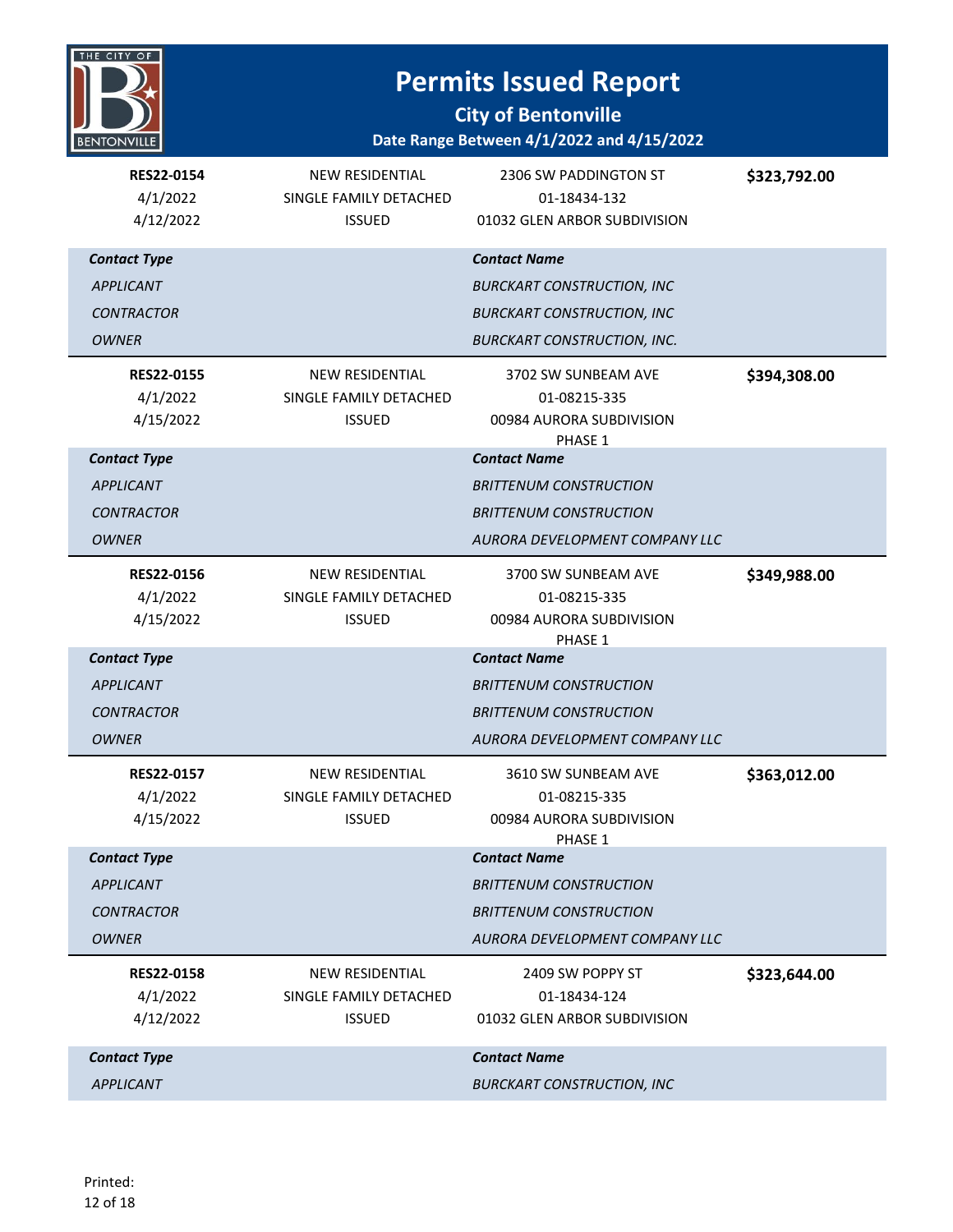

| <b>CONTRACTOR</b>                          |                                                                   | <b>BURCKART CONSTRUCTION, INC</b>                                        |              |
|--------------------------------------------|-------------------------------------------------------------------|--------------------------------------------------------------------------|--------------|
| <b>OWNER</b>                               |                                                                   | <b>BURCKART CONSTRUCTION, INC.</b>                                       |              |
| <b>RES22-0159</b><br>4/1/2022<br>4/15/2022 | NEW RESIDENTIAL<br>SINGLE FAMILY DETACHED<br><b>ISSUED</b>        | 6301 SW BEACON ST<br>01-08215-335<br>00984 AURORA SUBDIVISION<br>PHASE 1 | \$349,988.00 |
| <b>Contact Type</b>                        |                                                                   | <b>Contact Name</b>                                                      |              |
| <b>APPLICANT</b>                           |                                                                   | <b>BRITTENUM CONSTRUCTION</b>                                            |              |
| <b>CONTRACTOR</b>                          |                                                                   | <b>BRITTENUM CONSTRUCTION</b>                                            |              |
| <b>OWNER</b>                               |                                                                   | AURORA DEVELOPMENT COMPANY LLC                                           |              |
| <b>RES22-0160</b><br>4/1/2022<br>4/15/2022 | NEW RESIDENTIAL<br>SINGLE FAMILY DETACHED<br><b>ISSUED</b>        | 6303 SW BEACON ST<br>01-08215-335<br>00984 AURORA SUBDIVISION<br>PHASE 1 | \$376,256.00 |
| <b>Contact Type</b>                        |                                                                   | <b>Contact Name</b>                                                      |              |
| <b>APPLICANT</b>                           |                                                                   | <b>BRITTENUM CONSTRUCTION</b>                                            |              |
| <b>CONTRACTOR</b>                          |                                                                   | <b>BRITTENUM CONSTRUCTION</b>                                            |              |
| <b>OWNER</b>                               |                                                                   | AURORA DEVELOPMENT COMPANY LLC                                           |              |
| RES22-0161<br>4/1/2022<br>4/15/2022        | NEW RESIDENTIAL<br>SINGLE FAMILY DETACHED<br><b>ISSUED</b>        | 6305 SW BEACON ST<br>01-08215-335<br>00984 AURORA SUBDIVISION<br>PHASE 1 | \$349,988.00 |
| <b>Contact Type</b>                        |                                                                   | <b>Contact Name</b>                                                      |              |
| <b>APPLICANT</b>                           |                                                                   | <b>BRITTENUM CONSTRUCTION</b>                                            |              |
| <b>CONTRACTOR</b>                          |                                                                   | <b>BRITTENUM CONSTRUCTION</b>                                            |              |
| <b>OWNER</b>                               |                                                                   | AURORA DEVELOPMENT COMPANY LLC                                           |              |
| <b>RES22-0162</b><br>4/1/2022<br>4/15/2022 | <b>NEW RESIDENTIAL</b><br>SINGLE FAMILY DETACHED<br><b>ISSUED</b> | 6307 SW BEACON ST<br>01-08215-335<br>00984 AURORA SUBDIVISION<br>PHASE 1 | \$374,544.00 |
| <b>Contact Type</b>                        |                                                                   | <b>Contact Name</b>                                                      |              |
| <b>APPLICANT</b>                           |                                                                   | <b>BRITTENUM CONSTRUCTION</b>                                            |              |
| <b>CONTRACTOR</b>                          |                                                                   | <b>BRITTENUM CONSTRUCTION</b>                                            |              |
| <b>OWNER</b>                               |                                                                   | AURORA DEVELOPMENT COMPANY LLC                                           |              |
| RES22-0163<br>4/1/2022<br>4/15/2022        | NEW RESIDENTIAL<br>SINGLE FAMILY DETACHED<br><b>ISSUED</b>        | 6401 SW BEACON ST<br>01-08215-335<br>00984 AURORA SUBDIVISION<br>PHASE 1 | \$349,988.00 |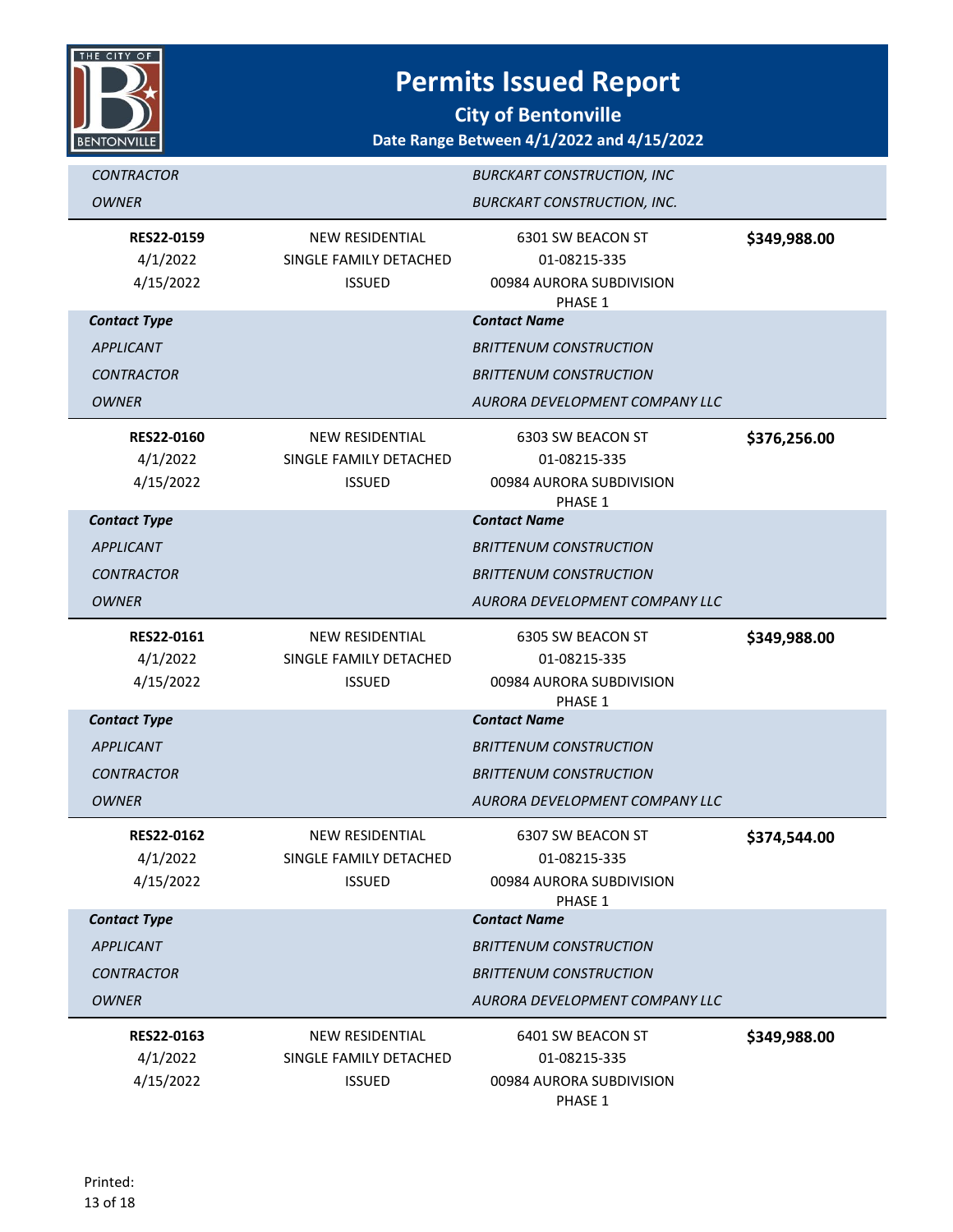

| <b>Contact Type</b>            |                                           | <b>Contact Name</b>                       |              |
|--------------------------------|-------------------------------------------|-------------------------------------------|--------------|
| <b>APPLICANT</b>               |                                           | <b>BRITTENUM CONSTRUCTION</b>             |              |
| <b>CONTRACTOR</b>              |                                           | <b>BRITTENUM CONSTRUCTION</b>             |              |
| <b>OWNER</b>                   |                                           | AURORA DEVELOPMENT COMPANY LLC            |              |
| RES22-0164                     | <b>NEW RESIDENTIAL</b>                    | 6403 SW BEACON ST                         | \$395,788.00 |
| 4/1/2022                       | SINGLE FAMILY DETACHED                    | 01-08215-335                              |              |
| 4/15/2022                      | <b>ISSUED</b>                             | 00984 AURORA SUBDIVISION<br>PHASE 1       |              |
| <b>Contact Type</b>            |                                           | <b>Contact Name</b>                       |              |
| <b>APPLICANT</b>               |                                           | <b>BRITTENUM CONSTRUCTION</b>             |              |
| <b>CONTRACTOR</b>              |                                           | <b>BRITTENUM CONSTRUCTION</b>             |              |
| <b>OWNER</b>                   |                                           | AURORA DEVELOPMENT COMPANY LLC            |              |
| <b>RES22-0165</b>              | <b>NEW RESIDENTIAL</b>                    | 3703 SW DAYBREAK BLVD                     | \$349,988.00 |
| 4/1/2022                       | SINGLE FAMILY DETACHED                    | 01-08215-335                              |              |
| 4/15/2022                      | <b>ISSUED</b>                             | 00984 AURORA SUBDIVISION<br>PHASE 1       |              |
| <b>Contact Type</b>            |                                           | <b>Contact Name</b>                       |              |
| <b>APPLICANT</b>               |                                           | <b>BRITTENUM CONSTRUCTION</b>             |              |
| <b>CONTRACTOR</b>              |                                           | <b>BRITTENUM CONSTRUCTION</b>             |              |
| <b>OWNER</b>                   |                                           | AURORA DEVELOPMENT COMPANY LLC            |              |
| <b>RES22-0166</b>              | <b>NEW RESIDENTIAL</b>                    | 100 SW AUTUMN HILLS RD                    | \$652,276.00 |
| 4/5/2022                       | SINGLE FAMILY DETACHED                    | 01-19105-000                              |              |
| 4/12/2022                      | <b>ISSUED</b>                             | 01009 AUTUMN HILLS                        |              |
|                                |                                           |                                           |              |
| <b>Contact Type</b>            |                                           | <b>SUBDIVISION</b><br><b>Contact Name</b> |              |
| <b>APPLICANT</b>               |                                           | CALCON LA INC/DBA CALLIS CONST            |              |
| <b>CONTRACTOR</b>              |                                           | CALCON LA INC/DBA CALLIS CONST            |              |
| <b>OWNER</b>                   |                                           | Michael & Laurie Dereszynski              |              |
| RES22-0169                     | <b>NEW RESIDENTIAL</b>                    | 3601 SW DAYBREAK BLVD                     | \$448,358.00 |
| 4/11/2022                      | SINGLE FAMILY DETACHED                    | 01-08215-335                              |              |
| 4/15/2022                      | <b>ISSUED</b>                             | 00984 AURORA SUBDIVISION<br>PHASE 1       |              |
| <b>Contact Type</b>            |                                           | <b>Contact Name</b>                       |              |
| <b>APPLICANT</b>               |                                           | <b>BRITTENUM CONSTRUCTION</b>             |              |
| <b>CONTRACTOR</b>              |                                           | <b>BRITTENUM CONSTRUCTION</b>             |              |
| <b>OWNER</b>                   |                                           | AURORA DEVELOPMENT COMPANY LLC            |              |
| <b>RES22-0170</b><br>4/11/2022 | NEW RESIDENTIAL<br>SINGLE FAMILY DETACHED | 3603 SW DAYBREAK BLVD<br>01-08215-335     | \$482,996.00 |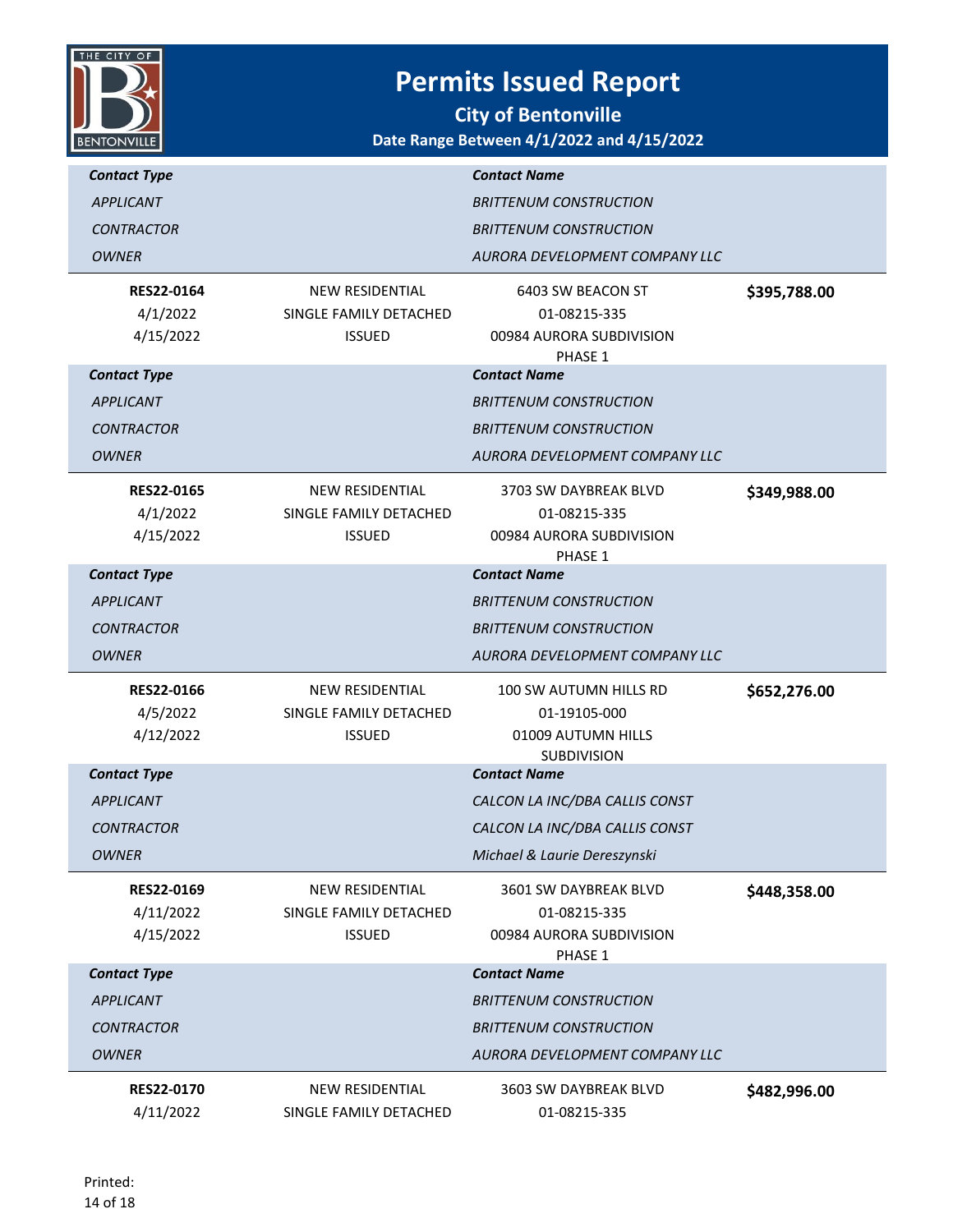

**City of Bentonville**

| 4/15/2022                                   | <b>ISSUED</b>                                                     | 00984 AURORA SUBDIVISION<br>PHASE 1                                          |              |
|---------------------------------------------|-------------------------------------------------------------------|------------------------------------------------------------------------------|--------------|
| <b>Contact Type</b>                         |                                                                   | <b>Contact Name</b>                                                          |              |
| <b>APPLICANT</b>                            |                                                                   | <b>BRITTENUM CONSTRUCTION</b>                                                |              |
| <b>CONTRACTOR</b>                           |                                                                   | <b>BRITTENUM CONSTRUCTION</b>                                                |              |
| <b>OWNER</b>                                |                                                                   | AURORA DEVELOPMENT COMPANY LLC                                               |              |
| RES22-0171<br>4/11/2022<br>4/15/2022        | <b>NEW RESIDENTIAL</b><br>SINGLE FAMILY DETACHED<br><b>ISSUED</b> | 3605 SW DAYBREAK BLVD<br>01-08215-335<br>00984 AURORA SUBDIVISION<br>PHASE 1 | \$448,358.00 |
| <b>Contact Type</b>                         |                                                                   | <b>Contact Name</b>                                                          |              |
| <b>APPLICANT</b>                            |                                                                   | <b>BRITTENUM CONSTRUCTION</b>                                                |              |
| <b>CONTRACTOR</b>                           |                                                                   | <b>BRITTENUM CONSTRUCTION</b>                                                |              |
| <b>OWNER</b>                                |                                                                   | AURORA DEVELOPMENT COMPANY LLC                                               |              |
| <b>RES22-0172</b><br>4/11/2022<br>4/15/2022 | <b>NEW RESIDENTIAL</b><br>SINGLE FAMILY DETACHED<br><b>ISSUED</b> | 3607 SW DAYBREAK BLVD<br>01-08215-335<br>00984 AURORA SUBDIVISION<br>PHASE 1 | \$465,342.00 |
| <b>Contact Type</b>                         |                                                                   | <b>Contact Name</b>                                                          |              |
| <b>APPLICANT</b>                            |                                                                   | <b>BRITTENUM CONSTRUCTION</b>                                                |              |
| <b>CONTRACTOR</b>                           |                                                                   | <b>BRITTENUM CONSTRUCTION</b>                                                |              |
| <b>OWNER</b>                                |                                                                   | AURORA DEVELOPMENT COMPANY LLC                                               |              |
| RES22-0173<br>4/11/2022<br>4/15/2022        | <b>NEW RESIDENTIAL</b><br>SINGLE FAMILY DETACHED                  | 3609 SW DAYBREAK BLVD<br>01-08215-335                                        | \$411,287.00 |
|                                             | <b>ISSUED</b>                                                     | 00984 AURORA SUBDIVISION                                                     |              |
| <b>Contact Type</b>                         |                                                                   | PHASE 1<br><b>Contact Name</b>                                               |              |
| <b>APPLICANT</b>                            |                                                                   | <b>BRITTENUM CONSTRUCTION</b>                                                |              |
| <b>CONTRACTOR</b>                           |                                                                   | <b>BRITTENUM CONSTRUCTION</b>                                                |              |
| <b>OWNER</b>                                |                                                                   | AURORA DEVELOPMENT COMPANY LLC                                               |              |
| <b>RES22-0174</b><br>4/11/2022<br>4/15/2022 | <b>NEW RESIDENTIAL</b><br>SINGLE FAMILY DETACHED<br><b>ISSUED</b> | 3701 SW DAYBREAK BLVD<br>01-08215-335<br>00984 AURORA SUBDIVISION<br>PHASE 1 | \$411,287.00 |
| <b>Contact Type</b>                         |                                                                   | <b>Contact Name</b>                                                          |              |
| <b>APPLICANT</b>                            |                                                                   | <b>BRITTENUM CONSTRUCTION</b>                                                |              |
| <b>CONTRACTOR</b>                           |                                                                   | <b>BRITTENUM CONSTRUCTION</b>                                                |              |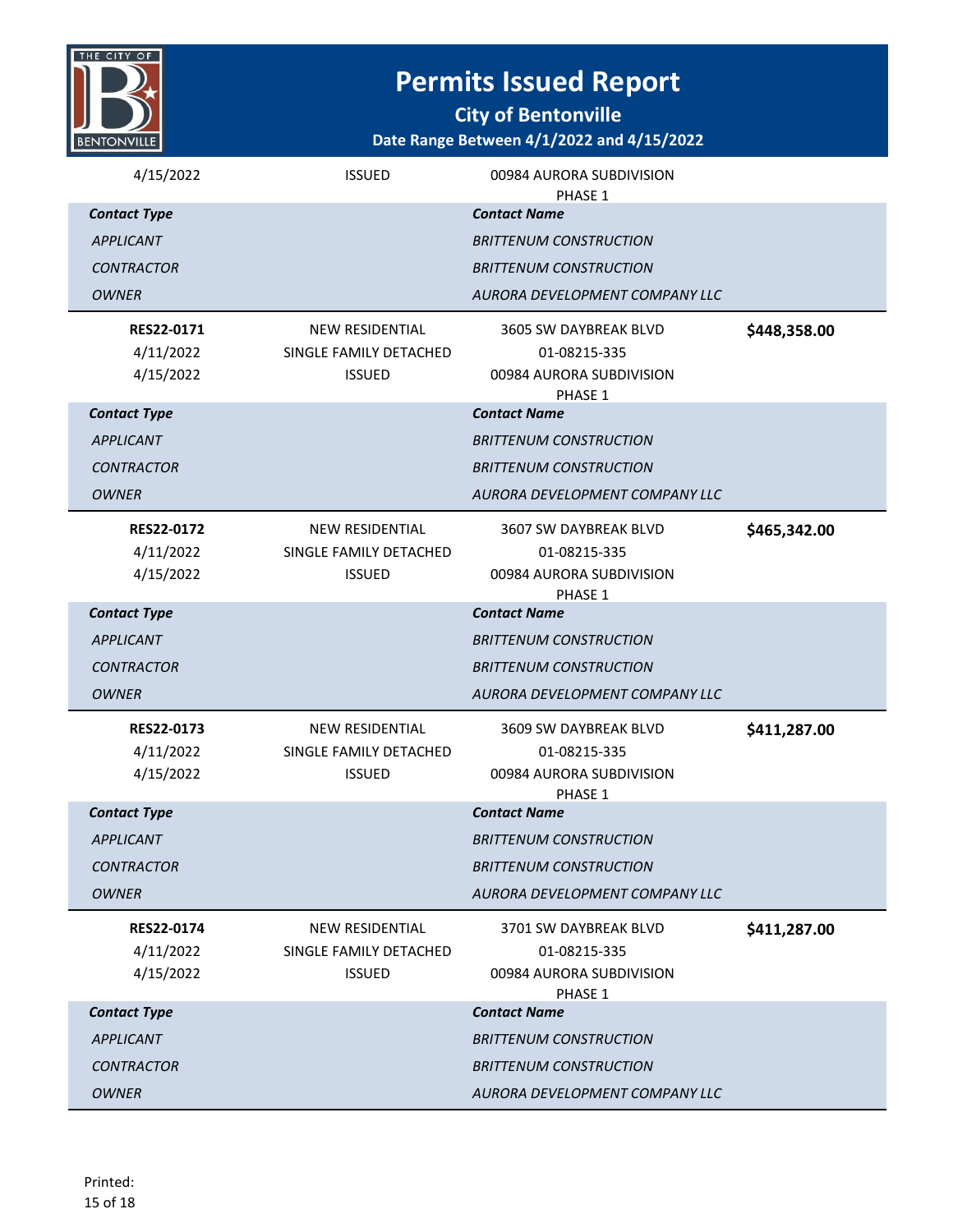

| <b>RES22-0175</b><br>4/11/2022<br>4/15/2022 | <b>NEW RESIDENTIAL</b><br>SINGLE FAMILY DETACHED<br><b>ISSUED</b> | 3705 SW DAYBREAK BLVD<br>01-08215-335<br>00984 AURORA SUBDIVISION<br>PHASE 1 | \$482,996.00 |
|---------------------------------------------|-------------------------------------------------------------------|------------------------------------------------------------------------------|--------------|
| <b>Contact Type</b>                         |                                                                   | <b>Contact Name</b>                                                          |              |
| <b>APPLICANT</b>                            |                                                                   | <b>BRITTENUM CONSTRUCTION</b>                                                |              |
| <b>CONTRACTOR</b>                           |                                                                   | <b>BRITTENUM CONSTRUCTION</b>                                                |              |
| <b>OWNER</b>                                |                                                                   | AURORA DEVELOPMENT COMPANY LLC                                               |              |
| <b>RES22-0176</b>                           | <b>NEW RESIDENTIAL</b>                                            | 3801 SW DAYBREAK BLVD                                                        | \$448,358.00 |
| 4/11/2022                                   | SINGLE FAMILY DETACHED                                            | 01-08215-335                                                                 |              |
| 4/15/2022                                   | <b>ISSUED</b>                                                     | 00984 AURORA SUBDIVISION<br>PHASE 1                                          |              |
| <b>Contact Type</b>                         |                                                                   | <b>Contact Name</b>                                                          |              |
| <b>APPLICANT</b>                            |                                                                   | <b>BRITTENUM CONSTRUCTION</b>                                                |              |
| <b>CONTRACTOR</b>                           |                                                                   | <b>BRITTENUM CONSTRUCTION</b>                                                |              |
| <b>OWNER</b>                                |                                                                   | AURORA DEVELOPMENT COMPANY LLC                                               |              |
| RPOOL21-0079                                | <b>POOL RESIDENTIAL</b>                                           | 3 HANNA DR                                                                   | \$53,892.00  |
| 12/10/2021                                  | Unassigned                                                        | 01-06430-000                                                                 |              |
| 4/11/2022                                   | <b>ISSUED</b>                                                     | 00259 LEXINGTON SUBDIVISION                                                  |              |
| <b>Contact Type</b>                         |                                                                   | <b>Contact Name</b>                                                          |              |
| <b>APPLICANT</b>                            |                                                                   | <b>BURTON HOLDING</b>                                                        |              |
| <b>CONTRACTOR</b>                           |                                                                   | <b>BURTON HOLDING</b>                                                        |              |
| <b>OWNER</b>                                |                                                                   | SPEAR, GEORGE W III & SUSAN TRUSTEES                                         |              |
| RPOOL22-0011                                | POOL RESIDENTIAL                                                  | 15 NE DAWN HILLS DR                                                          | \$49,000.00  |
| 1/19/2022                                   | Unassigned                                                        | 01-14366-000                                                                 |              |
| 4/1/2022                                    | <b>ISSUED</b>                                                     | 00719 WOODS CREEK SOUTH<br>PHASE 2                                           |              |
| <b>Contact Type</b>                         |                                                                   | <b>Contact Name</b>                                                          |              |
| <b>APPLICANT</b>                            |                                                                   | OCEAN POOLS SPAS AND MORE, INC                                               |              |
| <b>CONTRACTOR</b>                           |                                                                   | OCEAN POOLS SPAS AND MORE, INC                                               |              |
| <b>OWNER</b>                                |                                                                   | ROBINSON, STANLEY & PHYLLIS A ET AL                                          |              |
| RPOOL22-0015                                | POOL RESIDENTIAL                                                  | 402 DICKSON                                                                  | \$40,000.00  |
| 2/7/2022                                    | Unassigned                                                        | 01-00493-000                                                                 |              |
| 4/7/2022                                    | <b>ISSUED</b>                                                     |                                                                              |              |
|                                             |                                                                   |                                                                              |              |
| <b>Contact Type</b>                         |                                                                   | <b>Contact Name</b>                                                          |              |
| <b>APPLICANT</b>                            |                                                                   | Clay Tramonte                                                                |              |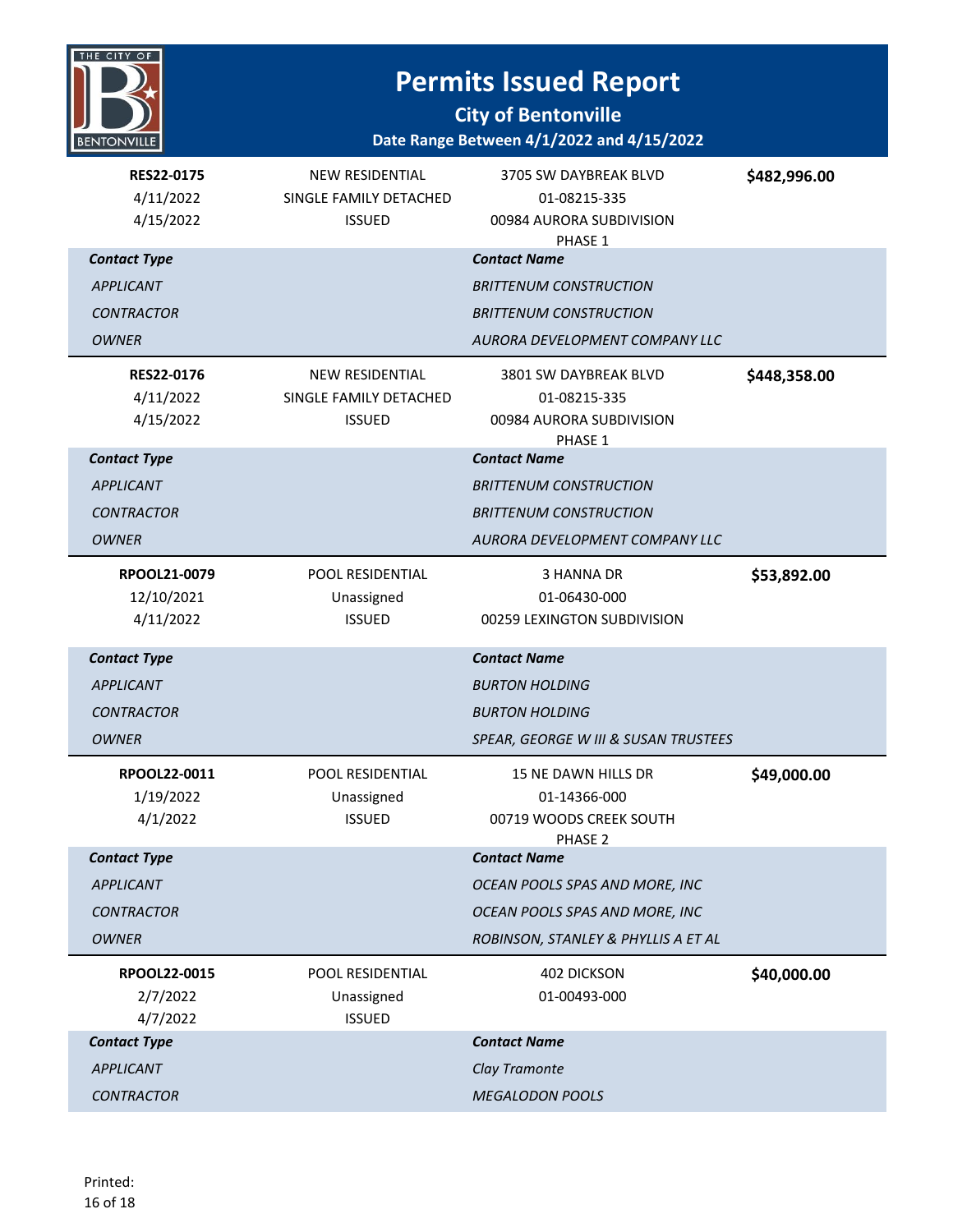

**City of Bentonville**

| <b>OWNER</b>                           |                                                   | kate schaffer                                                                       |              |
|----------------------------------------|---------------------------------------------------|-------------------------------------------------------------------------------------|--------------|
| RPOOL22-0017<br>2/8/2022<br>4/14/2022  | POOL RESIDENTIAL<br>Unassigned<br><b>ISSUED</b>   | 6300 SW WELL RD<br>01-13915-000<br>00712 STONECREEK SUBDIVISON                      | \$64,000.00  |
| <b>Contact Type</b>                    |                                                   | <b>Contact Name</b>                                                                 |              |
| <b>APPLICANT</b>                       |                                                   | <b>LIGHTHOUSE SPAS &amp; POOLS</b>                                                  |              |
| <b>CONTRACTOR</b>                      |                                                   | <b>LIGHTHOUSE SPAS &amp; POOLS</b>                                                  |              |
| <b>OWNER</b>                           |                                                   | ANTONIO, OLIVER S & MATA, IRIS M                                                    |              |
| RPOOL22-0024                           | POOL RESIDENTIAL                                  | 2303 SW BIRCH ST                                                                    | \$77,454.00  |
| 3/23/2022                              | Unassigned                                        | 01-17765-000                                                                        |              |
| 4/5/2022                               | APPROVED                                          | 00938 LITTLE OSAGE FARMS<br><b>ADDITION</b>                                         |              |
| <b>Contact Type</b>                    |                                                   | <b>Contact Name</b>                                                                 |              |
| <b>APPLICANT</b>                       |                                                   | <b>SEASIDE POOLS</b>                                                                |              |
| <b>CONTRACTOR</b>                      |                                                   | <b>SEASIDE POOLS</b>                                                                |              |
| <b>OWNER</b>                           |                                                   | <b>Bill Burchart</b>                                                                |              |
| RPOOL22-0025<br>3/31/2022<br>4/11/2022 | POOL RESIDENTIAL<br>Unassigned<br><b>ISSUED</b>   | <b>4 CAMERON TRACE</b><br>01-05908-000<br>00187 GLENBROOK SUBDIVISION               | \$45,000.00  |
| <b>Contact Type</b>                    |                                                   | <b>Contact Name</b>                                                                 |              |
| <b>APPLICANT</b>                       |                                                   | <b>DURELL POOLS</b>                                                                 |              |
| <b>CONTRACTOR</b>                      |                                                   | <b>DURELL POOLS</b>                                                                 |              |
| <b>OWNER</b>                           |                                                   | <b>GROSECLOS, GENE G TRUSTEE</b>                                                    |              |
| RPOOL22-0026<br>4/1/2022<br>4/12/2022  | POOL RESIDENTIAL<br>Unassigned<br><b>ISSUED</b>   | 702 NE GREEN CREEK RD<br>01-17276-000<br>00905 AMBER RIDGE AT WOODS<br><b>CREEK</b> | \$119,000.00 |
| <b>Contact Type</b>                    |                                                   | <b>Contact Name</b>                                                                 |              |
| <b>APPLICANT</b>                       |                                                   | <b>MIDWEST OUTDOOR CONCEPTS</b>                                                     |              |
| <b>CONTRACTOR</b>                      |                                                   | MIDWEST OUTDOOR CONCEPTS                                                            |              |
| <b>OWNER</b>                           |                                                   | <b>Thomas Jurmanovich</b>                                                           |              |
| RPOOL22-0027<br>4/7/2022<br>4/12/2022  | <b>POOL RESIDENTIAL</b><br>Unassigned<br>APPROVED | 8400 WINDSONG LN<br>01-16425-000<br>00562 WINDSONG SUBDIVISION                      | \$76,152.00  |
| <b>Contact Type</b>                    |                                                   | <b>Contact Name</b>                                                                 |              |